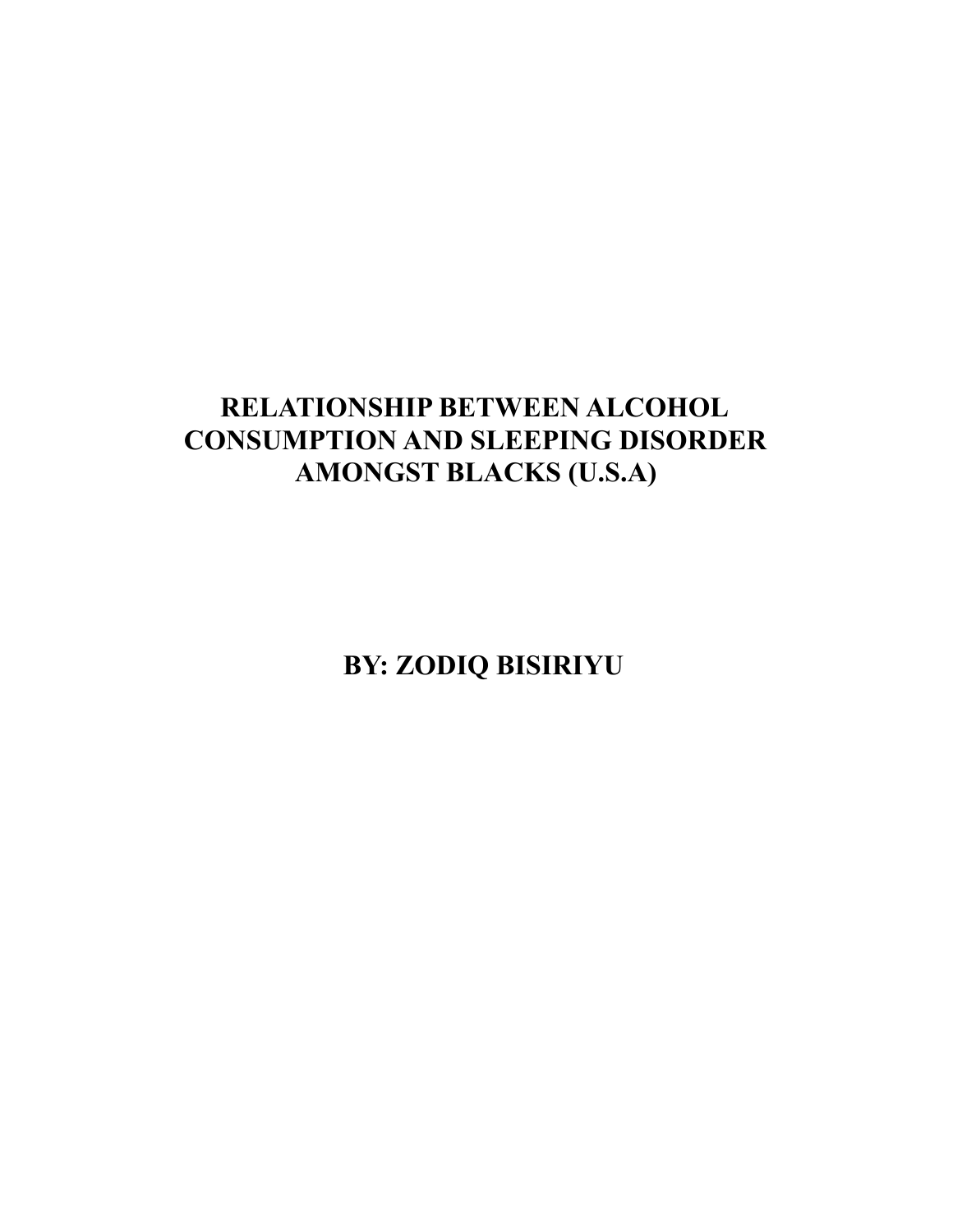# **ABSTRACT**

# **Study Objectives**

To review evidence of association between alcohol consumption and sleeping disorder amongst **Blacks** 

# **Design**

In this cross-sectional study, data on Alcohol use and Sleep disorder was derived from the 2017-2018 NHANES datasets.

# **Measurements and Results**

Only 1048 participants met the inclusion criteria and were included. Several statistical analyses were conducted on the datasets derived from NHANES, these analyses include univariate, chi-square, bivariate and multivariate analyses. The relationship between alcohol use and sleeping disorder amongst blacks was tested and analyzed. The result shows a statistically significant association between sleeping disorders and alcohol consumption amongst the black population.

# **Discussion**

The relationship between alcohol use disorders and sleep disorders remains understudied, but there is a relationship between sleep problems and alcohol-consuming individuals. Perhaps longitudinal studies could disentangle whether sleep disturbance is a non-causal indicator of an underlying process that predisposes individuals to affective disorders and/or alcoholism, or whether insomnia has a causal role in the development of these disorders. At present, we can only say that in some patients, alcohol use and sleep disorders co-exist

**Keywords:** sleeping disorders, alcohol consumption.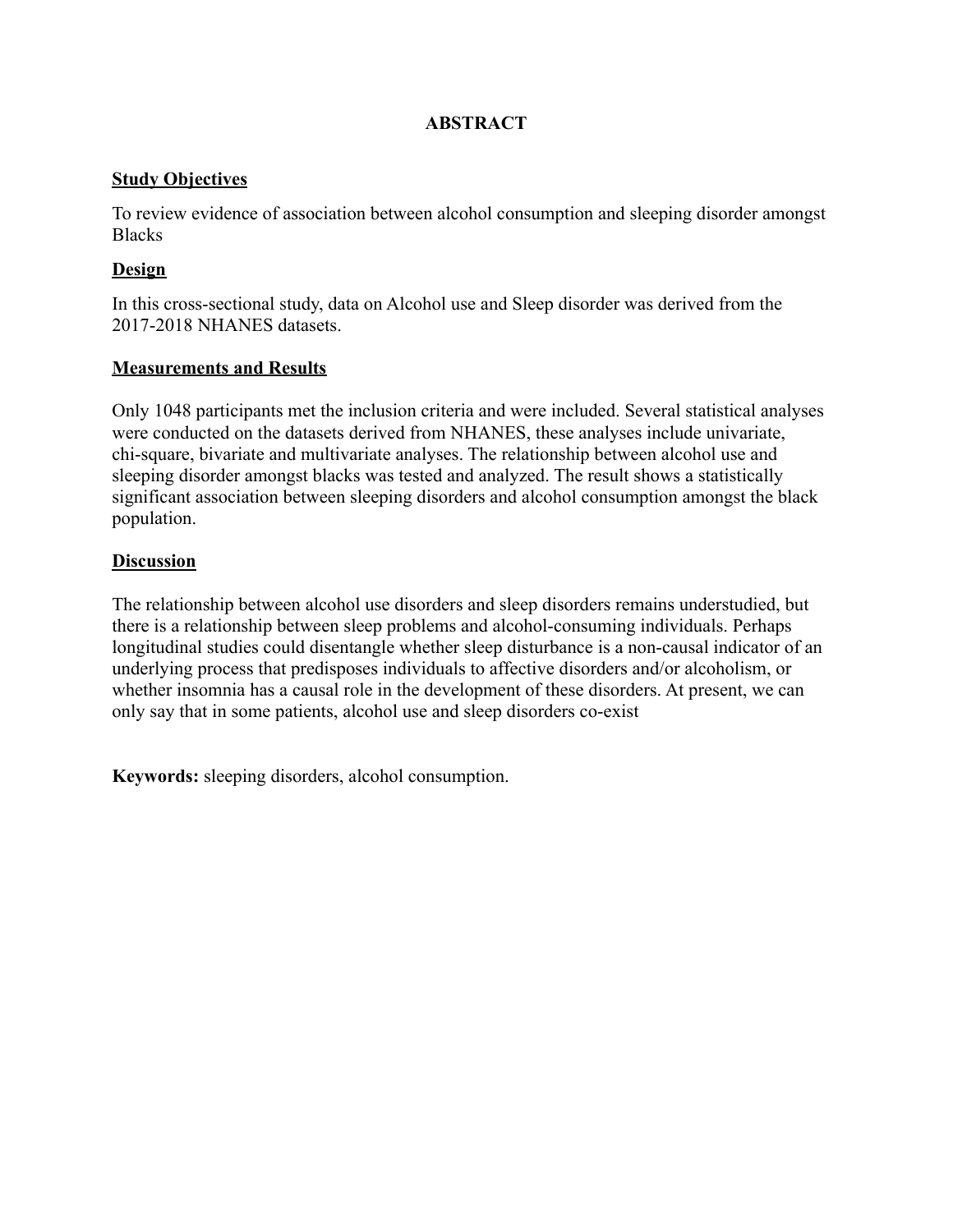#### **Chapter One: Introduction**

#### **Background of sleep disorder**

The consequences of sleep loss and sleep disorders are far from benign with the most visible consequences being errors in judgment that contribute to disastrous occurrences such as accidents. The less visible consequences of sleep loss and sleep disorders are far more prevalent. They take a toll on nearly every indicator of public health including mortality, morbidity, performance, accidents, and injuries, functioning and quality of life, family wellbeing, and health care utilization. Some of these public health consequences such as car crashes occur within the hours or minutes of the sleep disorder and are relatively easy to associate with sleep problems. However, other consequences such as obesity may take months and years of chronic sleep problems (Walsh et al., 2005).

According to the International Classification of Sleep Disorders, there are around 90 sleep disorders. However, most sleep disorders are associated with symptoms such as excessive daytime sleepiness, difficulties in initiating or keeping sleep, or other abnormal events such as snoring in sleep (Colten & Altevogt, 2006).

Sleeping disorder is a common complaint in medical settings. Inadequate sleep is estimated to affect about one in five adults (Krueger & Friedman, 2009). It is estimated that 10 million people consult health care practitioners for sleep disorders (Stein & Friedmann, 2005).

In addition to causing or worsening somatic symptoms that contribute to the decline of the quality of life, insomnia has been associated with subsequent morbidity and mortality. Symptoms of insomnia such as short sleep and disturbed sleep have been associated with an increased risk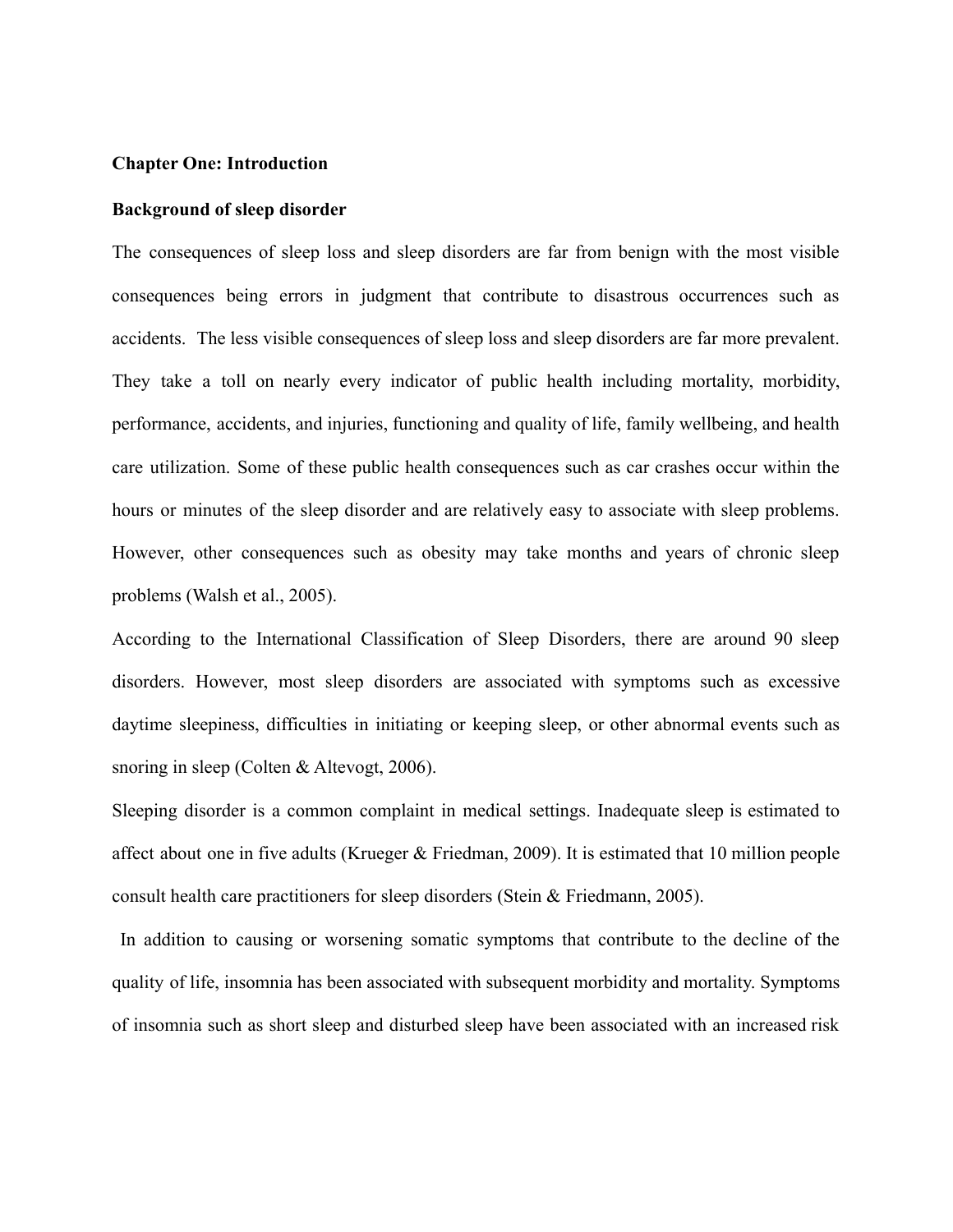of a wide range of health conditions such as hypertension as well as all-cause mortality (Jackson et al., 2018; Britton, Fat & Neligan, 2020).

Sleeping disorder is a common complaint in medical settings. For example, in the Medical Outcomes Study, 16% of persons reported severe insomnia and 34% reported mild insomnia over the prior 4 weeks, and a substantial proportion of the remaining 50% of the sample reported symptoms of sleep disturbance (Katz et al.,1998). At two-year follow-up, 59% of persons with mild insomnia and 83% of patients with severe insomnia still had sleep problems. Insomnia has been associated with subsequent morbidity and mortality, in addition to causing or worsening somatic symptoms that contribute to quality-of-life decline (Katz et al.,1998).

Chronic insomnia is generally defined as difficulty initiating or maintaining sleep for a period longer than three weeks. Briefer periods of sleep disturbance are most often stress-related or due to acute illness (Kupperman et al.,1995). Insomnia frequently has a mix of contributing causes, and clinicians need to assess psychological (e.g., depression and anxiety), medical (e.g., pain and obstructive sleep apnea), and lifestyle-related (e.g., caffeine consumption) risk factors (Klink et al.,1992). Substance use problems underlie approximately 10–15% of chronic insomnia. Of adult Americans, as many as 70% drink alcohol, and half of these experience an alcohol-related problem at some point in their lives. These problems are likely to be more prevalent among the 10% of Americans who drink alcohol daily (Schuckit et al., 1988).

Historically, alcohol has been used as a sedative. However, recognition of the complexities of the relationship between alcohol and insomnia is important for several reasons. Sleep disturbance may be a sign of alcohol abuse or dependence. As such, clinical alertness to insomnia as a symptom of alcohol problems might facilitate timely intervention. Sleep disturbance is common among patients in remission from alcohol use disorders and understanding this relationship may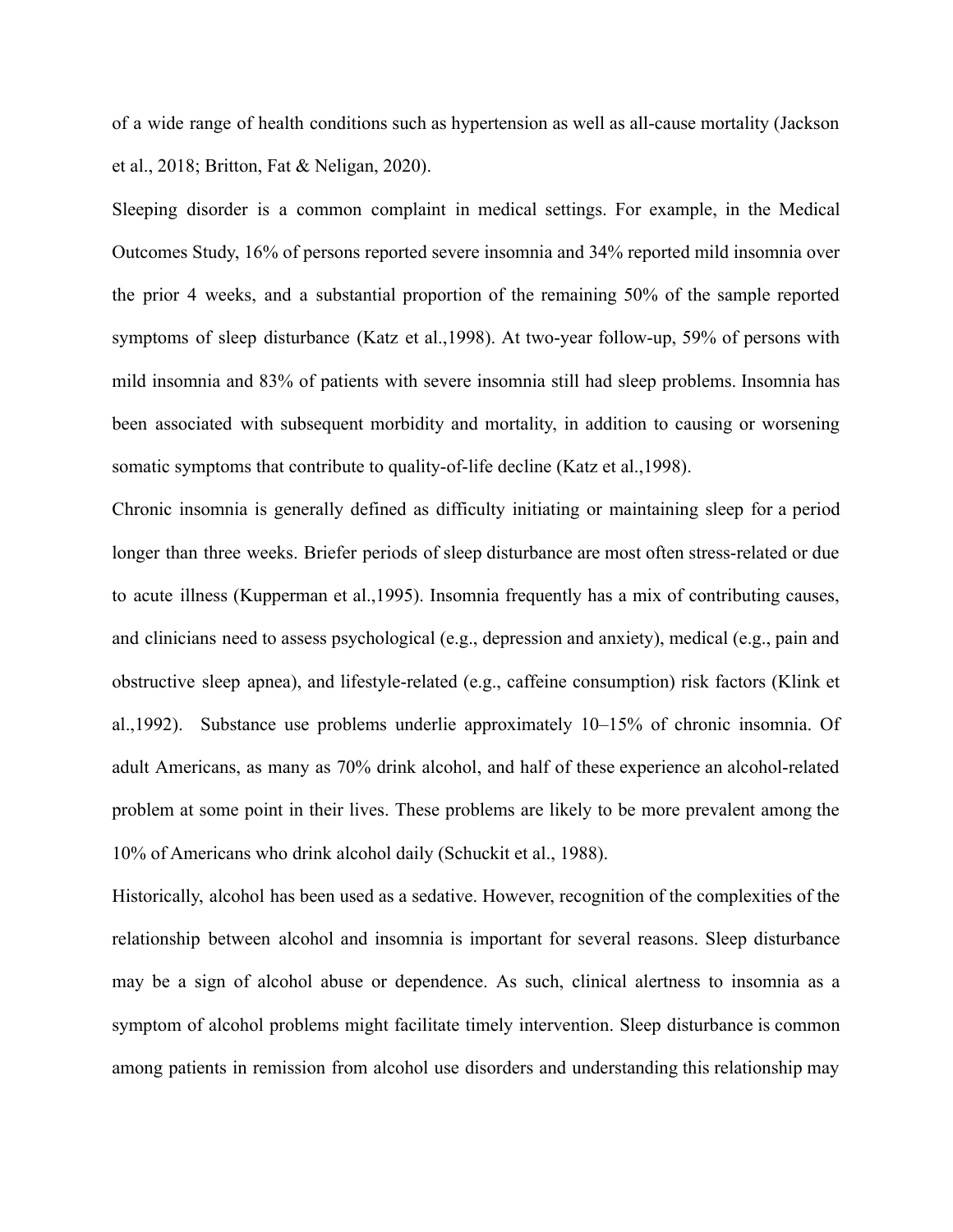help clinicians assist patients in recovery. Recognition of alcohol problems among insomniacs might also lead clinicians to alter their treatment of sleep complaints, limiting, for example, their use of sedative-hypnotic agents.

Possible confounders include Age, gender, weight category, blood pressure, cholesterol level. People who are obese are more likely to report sleeping disorders than those who are not obese. There is also evidence to suggest that obesity is associated with increased daytime sleepiness and fatigue (Pearson et al.,2006). Studies show trouble sleeping, especially trouble falling asleep, may be associated with high blood pressure (Doyle,2015).

Recent findings show women have better sleep quality compared with men, with longer sleep times, shorter sleep-onset latency and higher sleep efficiency. Despite this, women have more sleep-related complaints than men (Krishnan,2006).

Insomnia is linked to high blood pressure and heart disease. Over time, poor sleep can also lead to unhealthy habits that can hurt your heart, including higher stress levels, less motivation to be physically active, and unhealthy food choices (CDC,2021).

As people age, they tend to have a harder time falling asleep and more trouble staying asleep. Older people spend more time in the lighter stages of sleep than in deep sleep. As the circadian mechanism in older people becomes less efficient, their sleep schedule is shifted forward. Even when they manage to obtain 7 or 8 h sleep, they wake up early, as they have gone to sleep quite early. The prevalence of sleep disorders is higher among older adults (Gulia et al.,2018).

## **Scope of current knowledge**

Study findings have indicated that consumption of alcohol disrupts sleep quality and intensifies the feeling to consume more alcohol (Stein & Friedmann, 2005). Historically, alcohol has been used as a sedative (Colrain, Nicholas & Baker, 2014). Individuals who experience sleep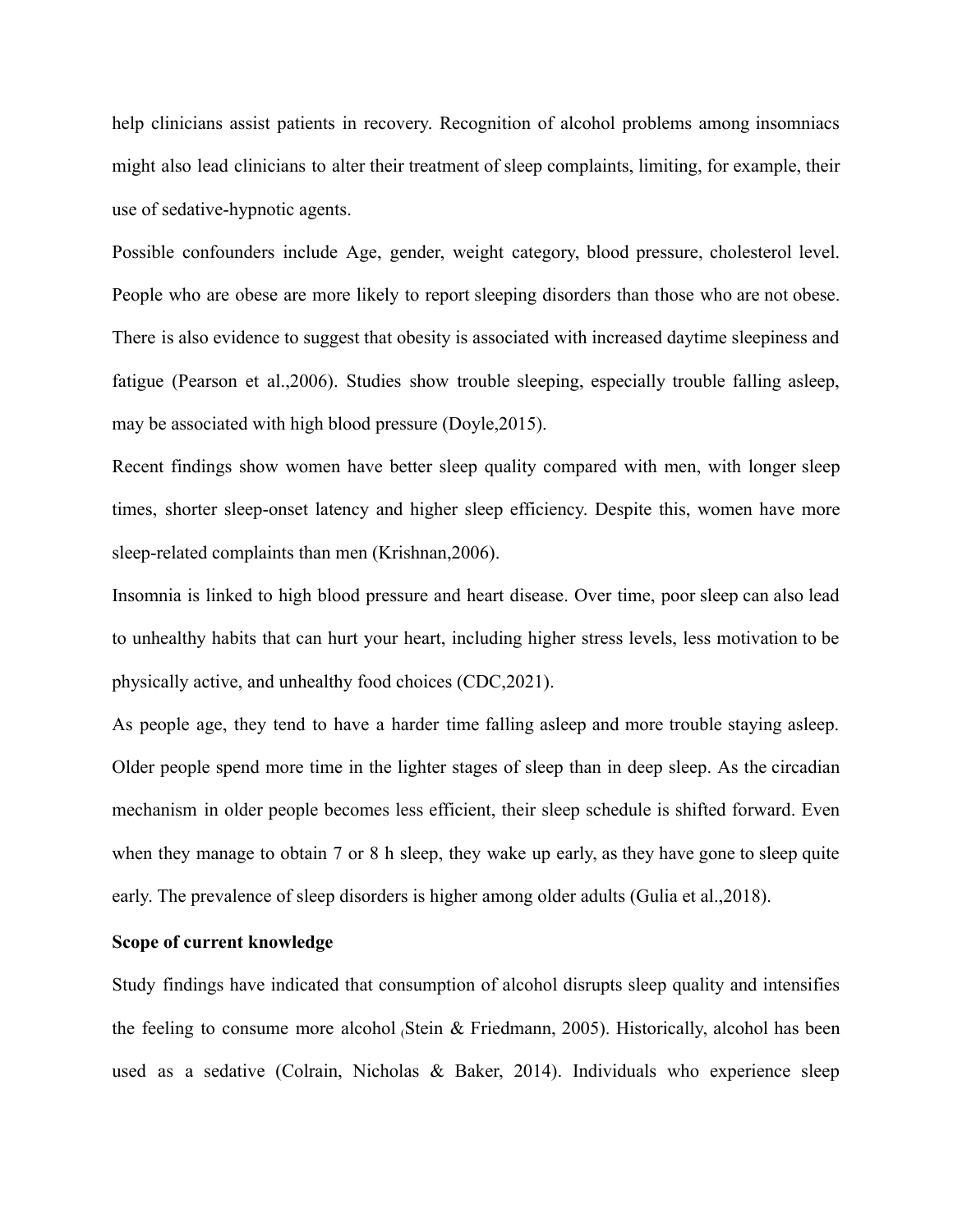disorders such as insomnia tend to self-medicate, using alcohol to induce sleep. Findings of previous studies have indicated that prolonged or perpetual use of alcohol is counterproductive, disrupts sleep, and increases the urge to consume more alcohol (Stein & Friedmann, 2005; Hartwell et al., 2015). Consumption of alcohol among elderly people has been rising and studies have indicated that the prevalence of insomnia with age (Britton Fat & Neligan, 2020).

Obstructive Sleep Apnea (OSA) which is a spectrum of disorders that cause breathing pauses during sleep leading to sleep behaviors such as snoring during sleep. Studies have indicated that OSA is found in at least 4% of men and 2% of women in the middle-aged workforce. The prevalence of this sleep disorder increases with age. Studies have also indicated that chronic OSA causes elevation of daytime blood pressure, which is responsible for hypertension (Young et al., 2002a; Young and Javaheri, 2005).

Sleep loss is associated with increased age-specific mortality. Three large cohort population-based studies (Kripke et al., 2002; Tamakoshi & Ohno, 2004; Patel et al., 2004) depicted a u-shaped, which indicates that sleep disorders are associated with increased mortality. Epidemiological studies have suggested that this increase in mortality is associated with acute heart attacks (Colten & Altevogt, 2006).

The relationship between alcohol use and sleep is complex. Some sleep disorders associated with alcohol use include poor sleep quality, sleep disturbances, and short sleep duration. Observations have also been made where people snore after taking alcohol. (Britton et al., 2020).

Study findings have established that prolonged use of alcohol can degrade sleep quality. For instance, high alcohol consumption has been associated with a decrease in rapid-eye-movement (REM) sleep, sleep continuity, and sleep latency, which refers to the time that one falls asleep and sleep duration (Chaput et al., 2012). Studies have also indicated that the effects of alcohol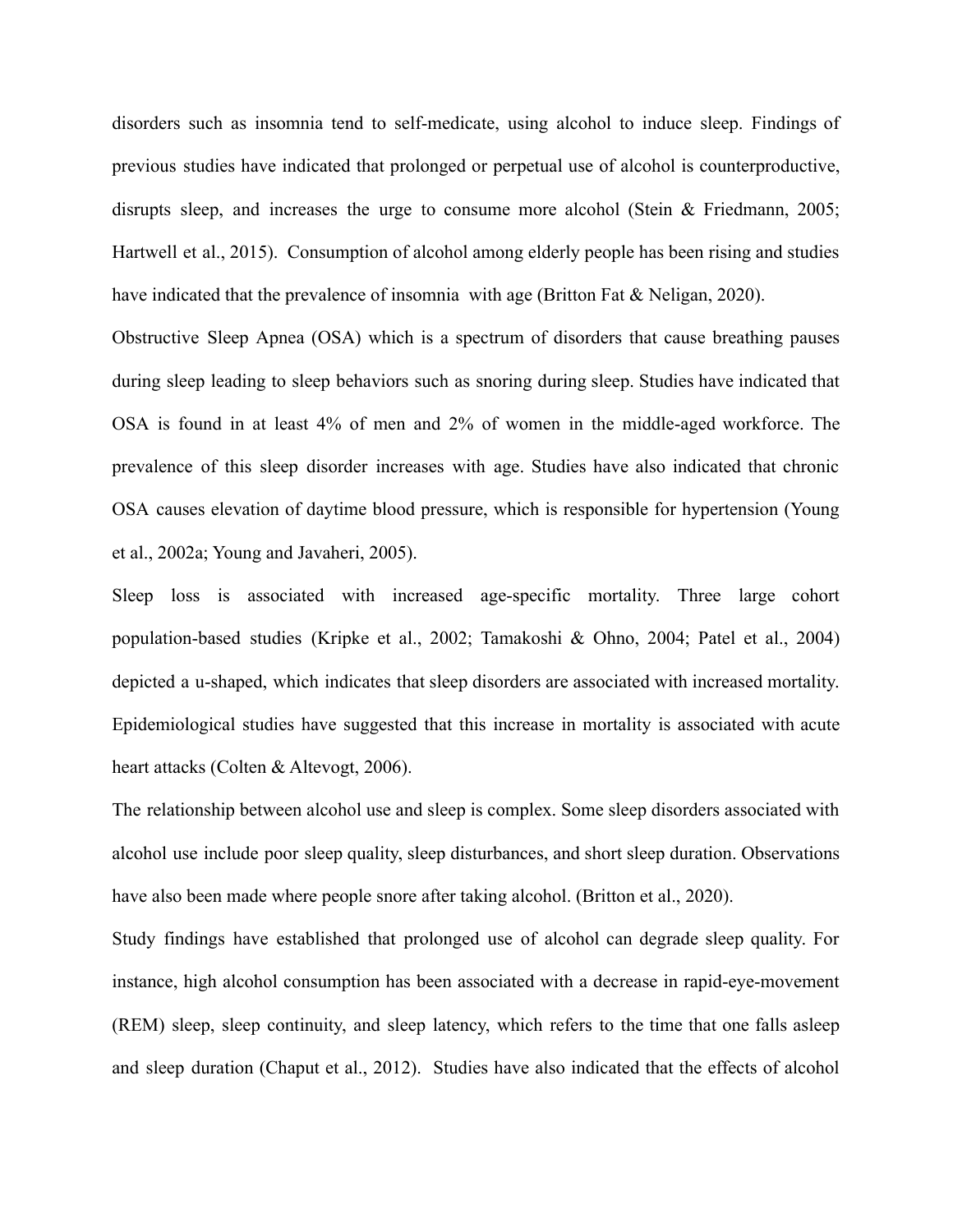on sleep remain even after cessation of alcohol consumption particularly in terms of decreased deep sleep (Irwin et al., 2002). Previous studies have also indicated that the effect of alcohol consumption on sleep varies by race or ethnicity. In this regard, it has been established that black male alcoholics are most likely to experience severe sleep disorders such as longer sleep latency and lower deep sleep than their white counterparts are (Irwin et al., 2000).

## **Gaps that the study seeks to fill**

Although many studies (Walsh et al., 2005; Colten & Altevogt, 2006; Rod et al., 2014) have been published exploring the consequences of sleep loss and sleep disorders on humans associating it with poor health conditions such as the increased risk for obesity, coronary heart disease, cancer, diabetes, and all-cause mortality and also, studies have indicated that inadequate sleep is associated with alcohol use among men (Morrison, McGee & Stanton, 1992; Wolfson and Carskadon, 1998). It is not clear from the existing cross-sectional studies whether alcohol use influences sleep disorders or vice versa. The available epidemiological data is insufficient to determine the extent to which sleep loss and sleep disorders are caused by pathology or behavioral components (Colten & Altevogt, 2006).

In most cases, sleep loss and sleep disorders have been associated with poor health outcomes such as body aches and psychological conditions such as anxiety, stress, and depression (Drake, Pillai & Roth, 2014; Einar, Rhonda & Michelle, 2019). However, studies have indicated that individuals who experience sleep disorders such as insomnia tend to self-medicate using alcohol to induce sleep (Stein & Friedmann, 2005). Therefore, it is believed that alcohol consumption can address problems of sleep disorders yet at the same time, alcohol consumption is a causal agent for sleep loss and sleep disorder (Hartwell et al., 2015). Considering the above study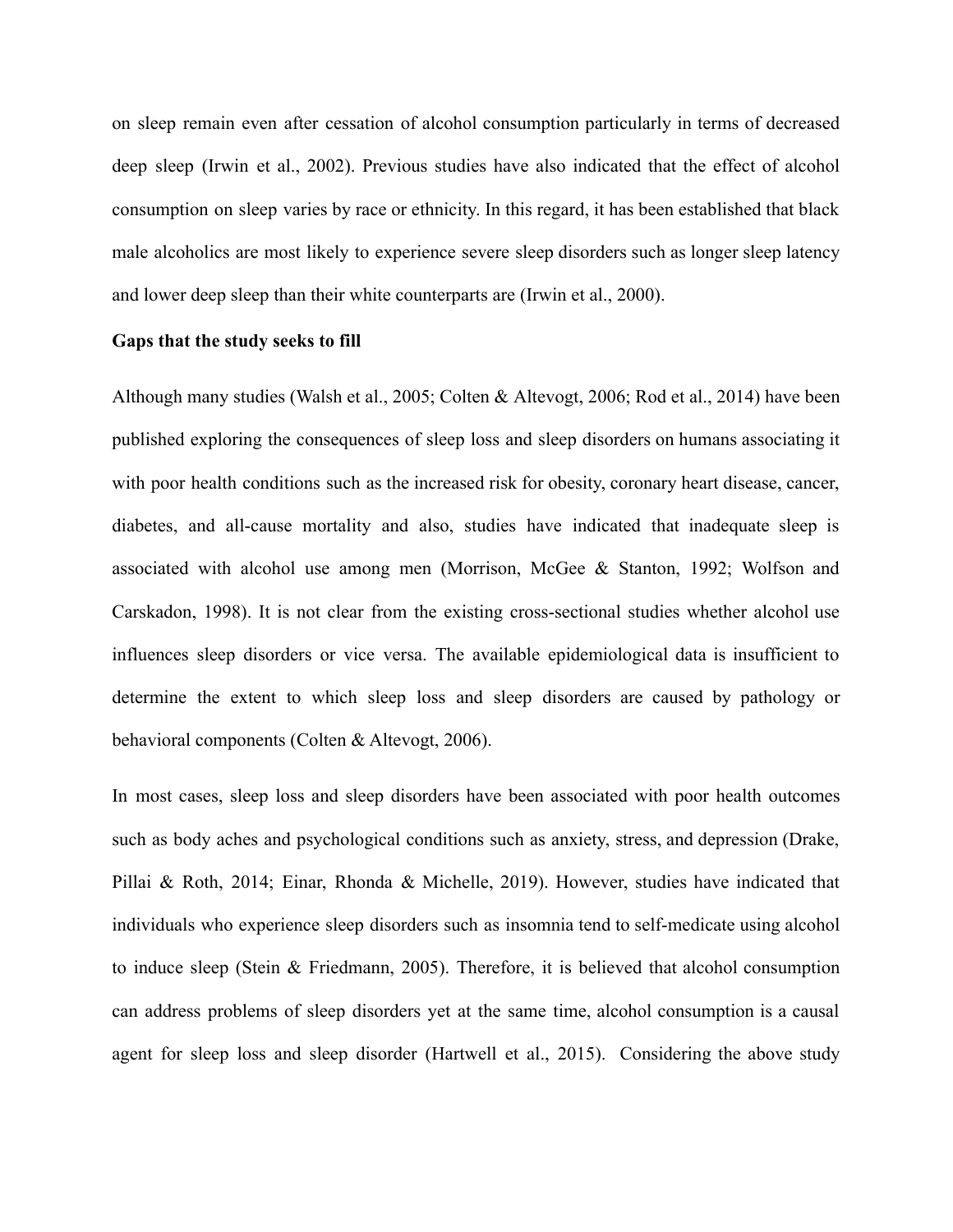findings, published studies are not conclusive on the nature of the relationship between alcohol consumption and sleep disorders.

#### **Purpose of the study**

This study aims to examine the relationship between alcohol consumption and sleep disorders. Therefore, recognition of the complexities of the relationship between alcohol and insomnia is essential for several reasons. The relationship between alcohol use disorders and sleep disorders remains understudied, but studies have pointed to the existence of a relationship between alcohol consumption and sleep problems. Perhaps longitudinal studies could disentangle whether sleep disturbance is a non-causal indicator of an underlying process that predisposes individuals to affective disorders and/or alcoholism, or whether insomnia has a causal role in the development of these disorders. At present, we can only say that in some patients, alcohol use and sleep disorders co-exist.

#### **Chapter Two: Methods**

#### **Study Population**

In NHANES 2017-2018 dataset, 16,211 persons were selected from 30 different locations. Of those selected, 9,254 completed the interview. Participating in NHANES was an invitation-only opportunity. The participants were chosen randomly using a statistical process from the U.S. census database. The age of participants was 18 years and above and the study included both males and females. Only the Black race was considered for this study. All observations in the database were being included. Records with missing data on key variables recorded with "don't know" and "refused" were excluded from the data used for the study. Our final analytic sample was 1,048.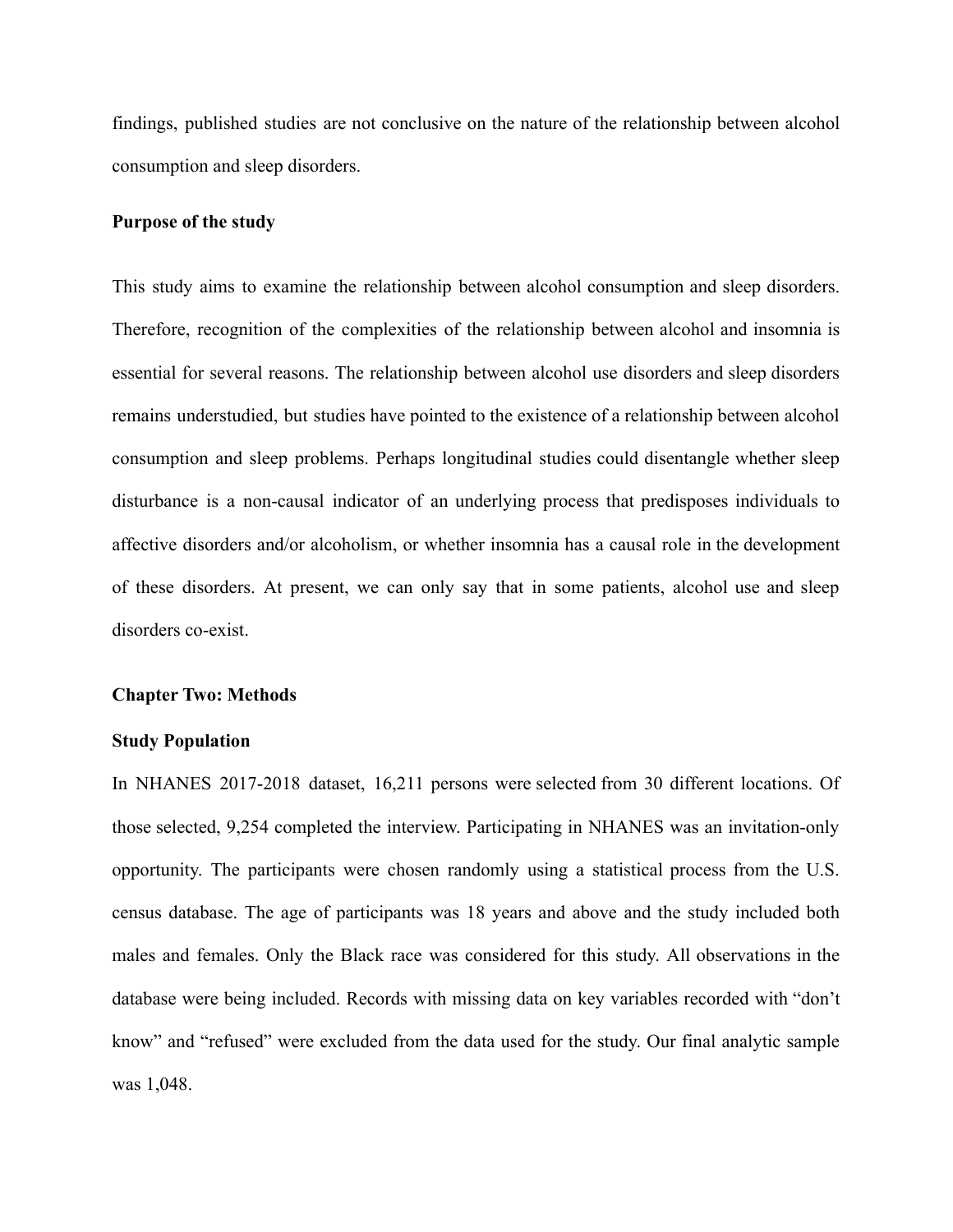#### **Interview Setting and Mode of Administration**

Trained interviewers using the computer-Assisted Personal Interview (CAPI) system collected family and personal demographics of the participants online. The respondents were allowed to select their preferred language in the interview (English or Spanish) or an interpreter was involved in the event the respondents could not subscribe to any of these languages. Hand cards showing response choices or information that survey participants needed to answer were used for some questions. The hand cards were printed in English, Spanish, Mandarin, Chinese (both traditional and simplified), Korean, and Vietnamese. The interviewer directed the respondents to the appropriate hand card during the interview. When necessary, the interviewer further assisted the respondent by reading the response choices listed on the hand cards.

### **Quality Assurance and Quality Control**

The CAPI system is programmed with built-in consistency checks to reduce data entry errors. CAPI also uses online help screens to assist interviewers in defining key terms used in the questionnaire. After collection, the NHANES field office staff reviewed interview questions for accuracy and completeness of the selected items. The interviewers were required to record interviews periodically and NHANES staff and interviewers reviewed the interviews.

#### **Data Processing and Editing**

NHANES 2017-2018 dataset is based on a complex, multi-stage probability sample design. The participating sample can be extrapolated to the entire population by the sample weight variables. The sample weights incorporate the differential probabilities of selection and include adjustments for non-coverage and non-response. The sample weight is used to produce correct population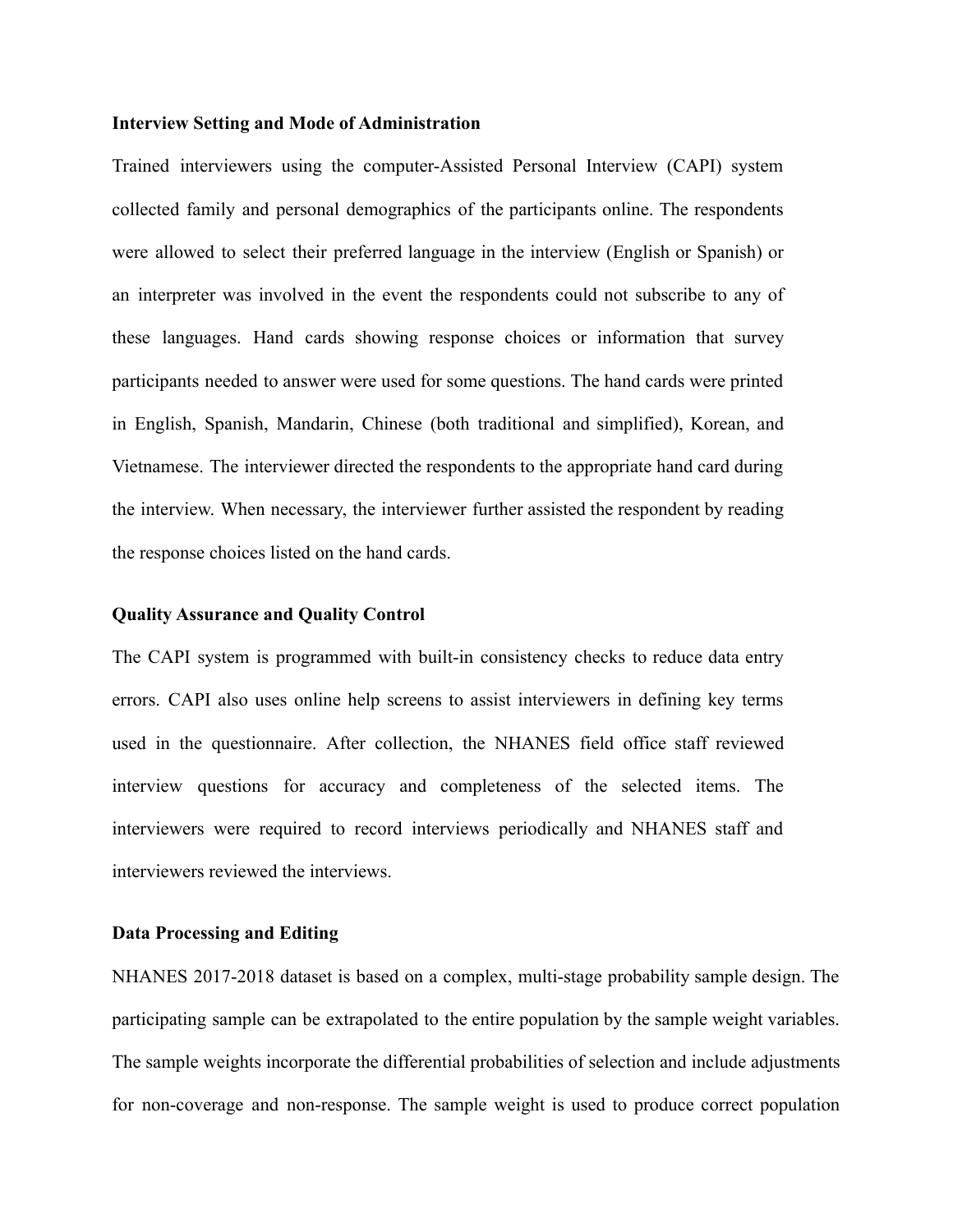estimates of prevalence and associated variances because each sample person do not have the same probability of selection. Several types of sample weights are provided by the NHANES 2017-2018 to produce correct population estimates. The strata and PSU pairings from the sample design must be considered. These pairings were used to estimate variances and test for statistical significance.

Frequency counts were checked, "skip" patterns were verified, and the reasonableness of question responses was reviewed. Edits were made to some variables to ensure the completeness, consistency, and analytic usefulness of the data. Edits were also made, when necessary, to address data disclosure concerns.

#### **Instrumentation**

The questions analyzed in this study were selected from NHANHES 2017-2018 questionnaires measuring key variables involved in this study. These questionnaires were compressed to form five key parts. The first comprises the demographic details, which contain information about the gender, age, and race of participants. The second part includes the weight history of the participants. The third part of the questionnaire comprises blood pressure  $\&$  cholesterol levels, which entails measurements of blood pressure, and cholesterol level of each participant. The fourth part comprises the Alcohol use behaviors and the fifth part of the questionnaire consist of is the sleeping disorders measuring key sleeping variables including Snorting, Snoring, Sleeping trouble.

#### **Measurement and manipulation of variables**

Dependent/Outcome variable: Sleeping disorder (defined as snore or stopped breathing, snore, or had trouble sleeping)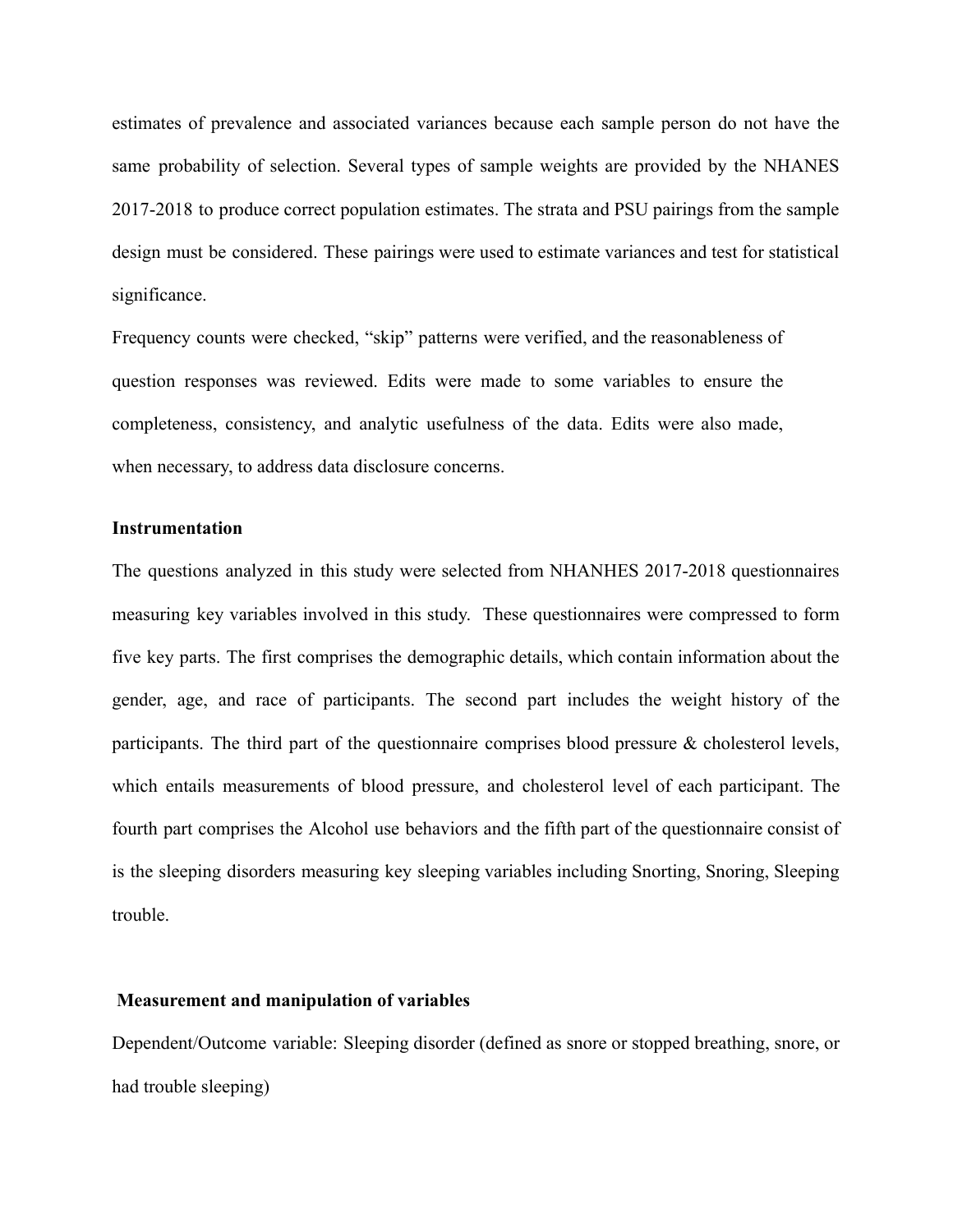Independent Variable: Alcohol use (Ever had a drink of any kind of alcohol)

Possible confounders: Age, gender, weight category, blood pressure, cholesterol level

The CLASS statement was used instead of dummy variables for the reference category. For manipulation of variable codes, categories "missing", "refused", and "don't" know were removed. For the sleeping disorder category, snorting, sleeping troubles, and snoring would be merged (participants with "Yes" on snoring or snorting or sleeping troubles would be regarded as having the Sleeping disorder, others would be regarded as "No". Only the Black race category was included.

## **Data Analysis**

The SAS v9.3 software was used for data analysis. The data set was imported and cleaned to remove "missing", "don't know", and "refused". For univariate analysis, n (%) were reported for categorical variables, while means, minimum and maximum would be recorded for continuous variables.

The NHANES dataset has five categories for all variables, and these were merged into two categories. The analysis included cross-tabulation of the relationship of sleeping disorder and alcohol, gender, high blood pressure, high cholesterol level. Bivariate logistic regression analysis was conducted to examine the relationship between the independent variable (alcohol) and the outcome (sleeping disorder). Multivariate logistic regression analysis was performed to adjust for potential confounders like age, gender, high blood pressure, high cholesterol level, and weight. The 2-year sample weights (WTINT2YR, WTMEC2YR) were used for all analyses.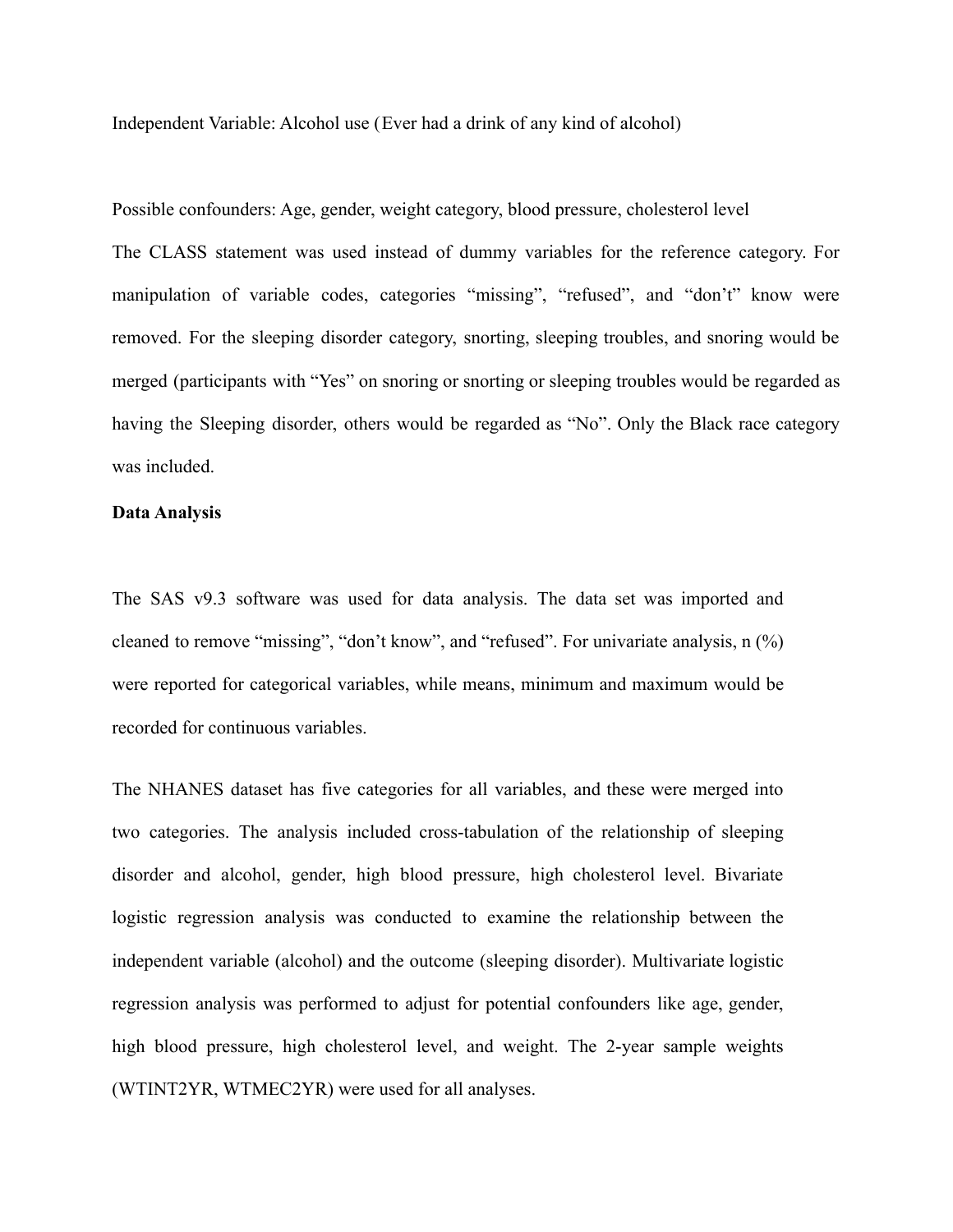#### **Results**

In table 1 and 2, we present the sociodemographic characteristics of the study population. Out of the 1048 participants whose responses were used in the study, 505 (46.1%)were male, while 543 (53.9%)were female. The study sample was age-representative, as it comprised of both young, middle-aged, and old participants. A majority of the participants in the study were middle-aged with a mean of 46 years. The study also involved aged participants with the oldest participant being 80 years. The study also incorporated young people with a minimum of 18 years.

Majority of the participants has consumed alcohol at a point in their lifetime (90%) while 10% have not. About 73.4% snore while sleeping while 26% do not snore. Participants that snort (24.5%) are lesser than participants that do not snort (75.4%). 25.%1 of the participants have complained to their doctor about having troubles sleeping as opposed to 74.9% of participants who do not have trouble sleeping.

There are 533 participants who recorded being overweight (50.8%) and 49.1% are underweight or normal weight. 37.8% of the participants have high blood pressure while 62.2% has no high blood pressure. 26.2% recorded having high cholesterol while 73.8% do not have high cholesterol.

Table 3 shows the results of relationship between several variables and sleeping disorder.

72.2% of participants who take alcohol have sleeping disorder, while 17.7% of participants who consume alcohol do not have sleeping disorder. While 6.3% of participants who do not consume alcohol have sleeping disorder and this finding is statistically significant  $(p=0.002)$ .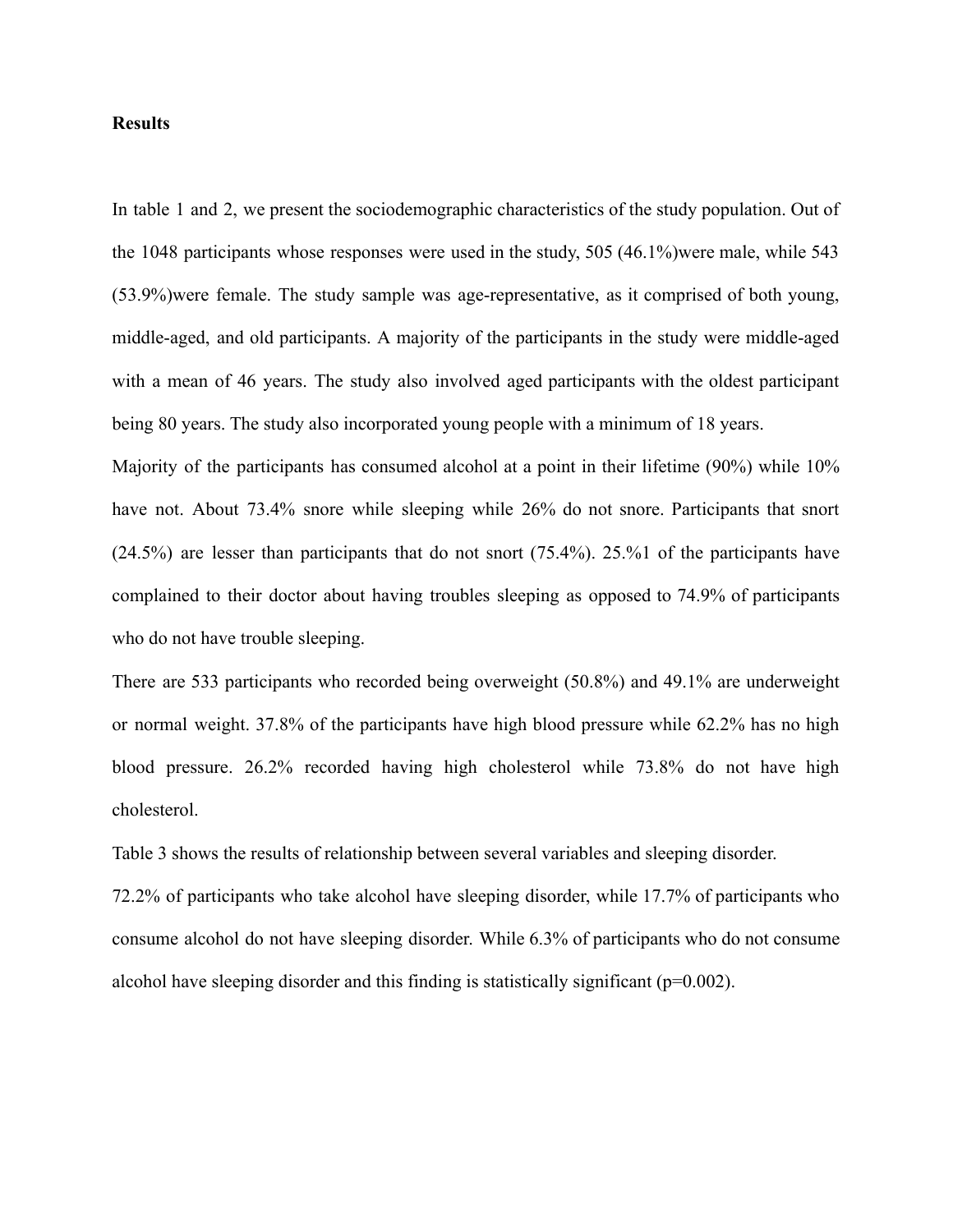36.9% of male participants have sleeping disorder, while 9.2% of male participants do not have sleeping disorder. While 41.7% of female participants have sleeping disorder and this finding is not statistically significant (p=0.2915).

33.3% of participants who have high blood pressure all have sleeping disorder, while 4.5% of participants who have high blood pressure do not have sleeping disorder. While 6.3% of participants who do not have high blood pressure have sleeping disorder and this finding is statistically significant ( $p<0.001$ ).

22.3% of participants who have high cholesterol all have sleeping disorder, while 3.8% of participants who have high cholesterol do not have sleeping disorder. While 56.2% of participants who do not have high cholesterol have sleeping disorder and this finding is statistically significant  $(p<0.03)$ .

22.3% of participants who have high cholesterol all have sleeping disorder, while 3.8% of participants who have high cholesterol do not have sleeping disorder. While 56.2% of participants who do not have high cholesterol have sleeping disorder and this finding is statistically significant  $(p<0.03)$ .

44.5% of participants who are overweight have sleeping disorder, while 6.3% of participants who are overweight do not have sleeping disorder. While 34.1% of participants who are underweight or have normal weight have sleeping disorder and this finding is statistically significant ( $p<0.03$ ).

In Table 4, we present the results of the adjusted regression model. Compared to black people who take Alcohol, black people who do not take alcohol have 53.3% lower odds of having sleeping disorders (OR: 0.47; 95% CI: 0.28-0.77). This result indicates that there is a statistically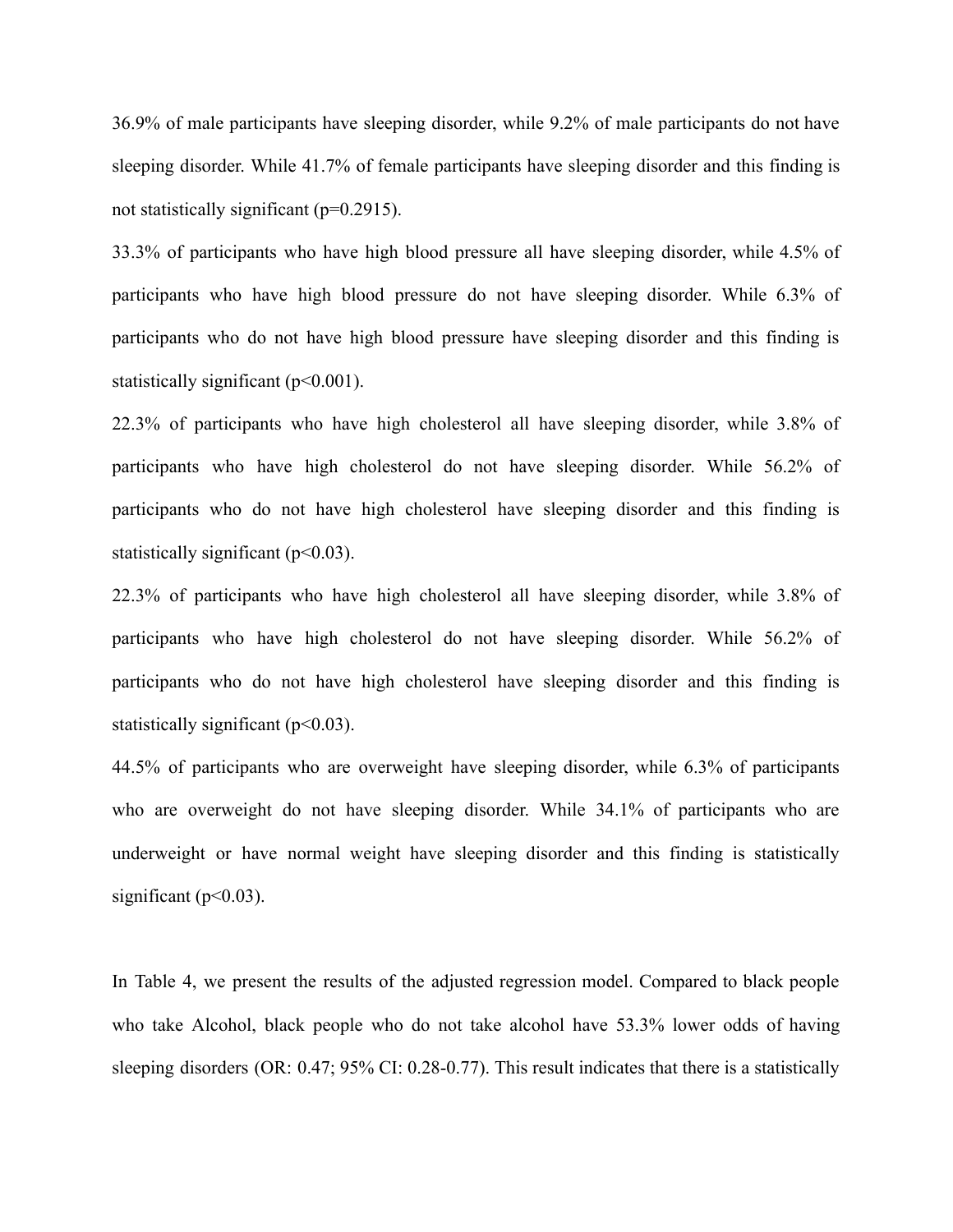significant relationship between alcohol and sleeping disorders in black people with (P-value =0.003) while adjusting for possible confounders such as weight, gender, age, high blood pressure, high cholesterol.

Compared to black people who are underweight or about the right weight, black people who are overweight have 6.7% higher odds of having sleeping disorders (OR: 3.067; 95% CI: 2.036-4.619). This result indicates that there is a statistically significant relationship between body weight and sleeping disorder with (P-value <0.0001).

Compared to black males, black females have 63% lower odds of having sleeping disorders. (OR: 0.63; 95% CI: 0.48-0.84) This result indicates that there is a statistically significant relationship between gender and sleeping disorder with P-values =0.001)

For every unit increase in age (years) of a black person, the odds of having sleeping disorders increases by 1% (OR: 0.630; 95% CI: 0.99-1.02). This result indicates no statistically significant relationship between age and sleeping disorder with (P value=0.691).

Compared to black people who have high blood pressure, black people who do not have high blood pressure have 48% lower odds of having sleeping disorders. (OR: 0.480: 95% CI: 0.33-0.70) These results indicate that there is a statistically significant relationship between high blood pressure and sleeping disorder with P-value <0.0001).

Compared to black people who have high cholesterol levels, black people who do not have high cholesterol levels have 91.3% lower odds of having sleeping disorders (OR:0.913 ; 95% CI: 0.485-1.717). These results indicate that there is no statistically significant relationship between high cholesterol level and sleeping disorder with  $(P-value = 0.7775)$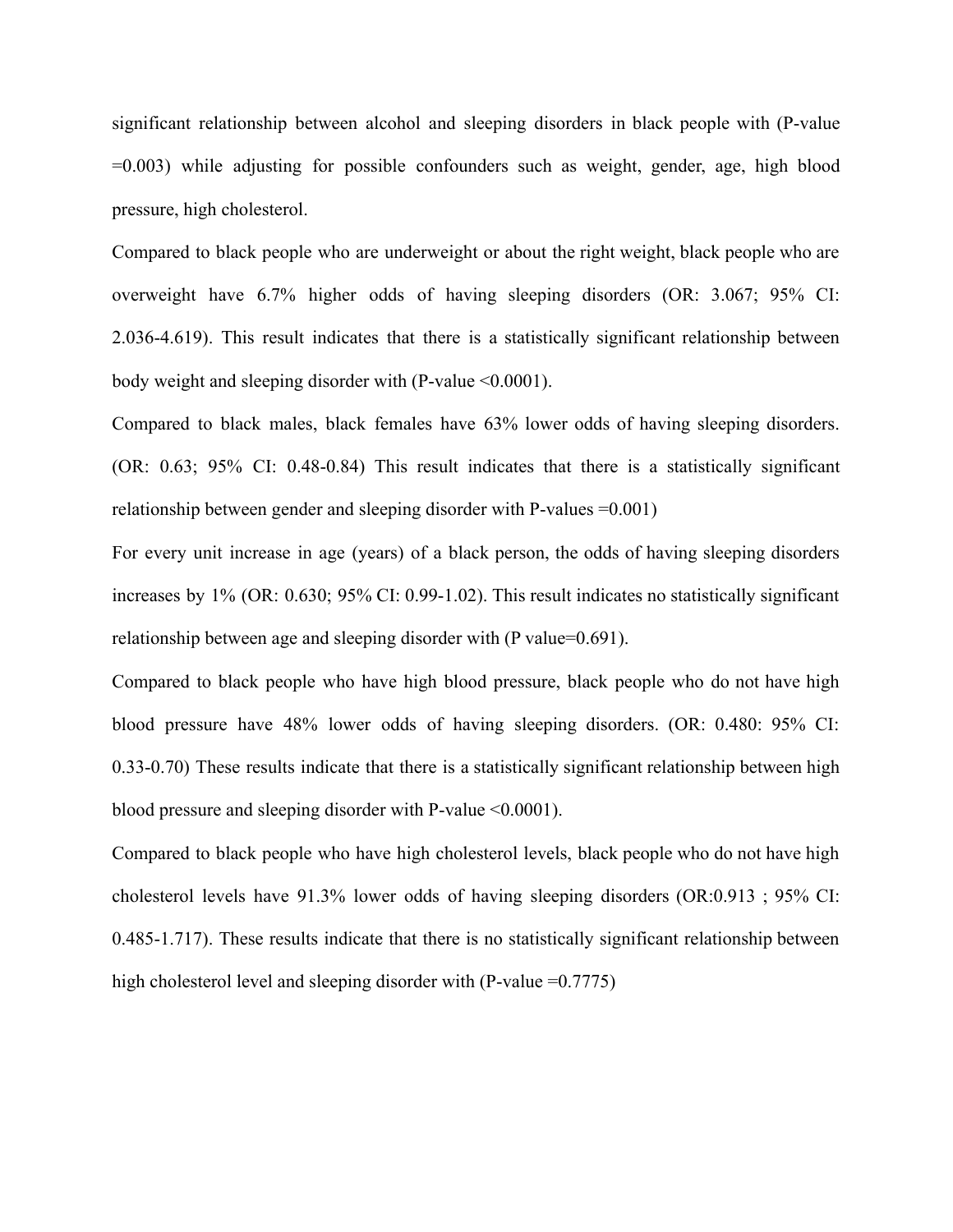## **Discussion**

Generally, the findings of this study indicate that compared to black people who take alcohol, black people who do not take alcohol are less likely to experience sleep disorders. The study found the following on the influence of the confounders of age, gender, weight category, blood pressure, and cholesterol level. On gender, the study established that compared to black males, black females are less likely to experience sleep disorders. On weight category, the study found that compared to black people who are underweight or about the right weight, black people who are overweight are more likely to experience sleep disorders. On blood pressure, the study established that compared to black people who have high blood pressure, black people who do not have high blood pressure have a lower likelihood of experiencing sleeping disorders. On cholesterol level, the study found that compared to black people who have high cholesterol levels, black people who do not have high cholesterol levels have a lower tendency to experience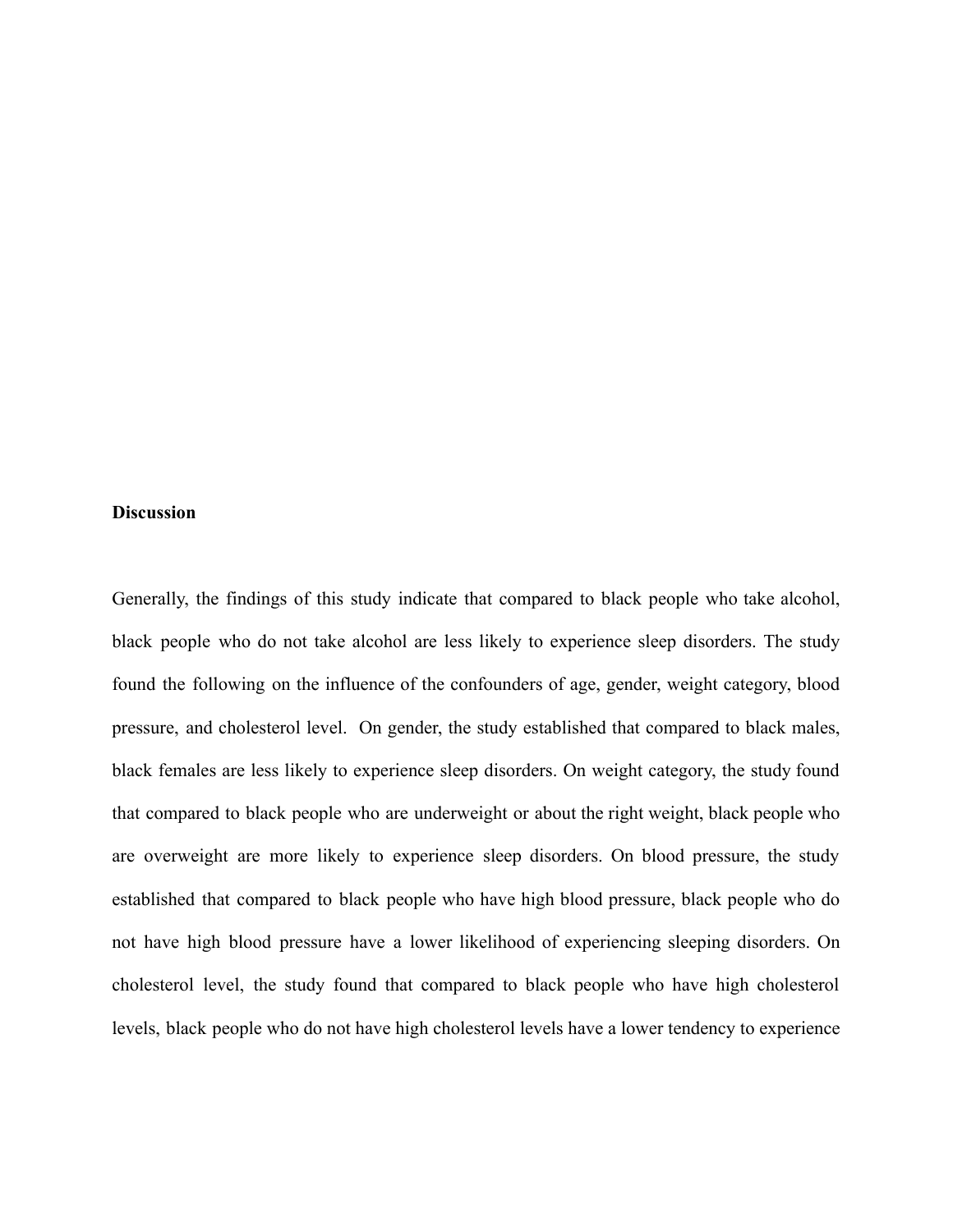sleeping disorders; therefore, there is no statistically significant relationship between high cholesterol levels and sleeping disorder

The findings of this study compare in numerous ways with previous studies on the relationship between alcohol use, sleep disorders, and the confounders of age, gender, weight category, blood pressure, and cholesterol level as follows. The findings of this study that compared to black people who take alcohol, black people who do not take drink are less likely to experience sleeping disorders concur with the study's findings by Britton et al. (2020). In a cross-sectional analysis that involved older adults, Britton et al. (2020) found that drinking men (more than 21 units per week) could experience disturbed sleep than men that do not drink. This study indicated that people with hazardous drinking patterns tend to have worse sleeping profiles marked with waking up several times and waking tired. This study found that for every unit increase in Age (years) of a black person, chances of experiencing sleeping disorders increases

The finding of this study that black males are more likely to experience sleeping disorders than black females is a bold finding given that other studies such as Jackson et al. (2018) and Britton et al. (2020) have not been able to conclusively report. Their studies have not engaged incomparable research about the influence of gender in the relationship between alcohol consumption and sleep disorders. However, the same findings are implied in previous studies. For instance, in their study on alcohol's effect on insomnia, Stein & Friedmann (2005) indicated that males are 1.37 times as likely as women to use alcohol as a sleep aid are. In a study whereby the Whitehall II participants were asked for the reason for changing drinking alcohol over the past 10 years, Britton et al. (2020) found that an increase in consumption to get sleep was higher among men (6%) than women (5%). Given that people tend to use alcohol to get sleep, the studies imply that females have a lower tendency to experience sleep disorders.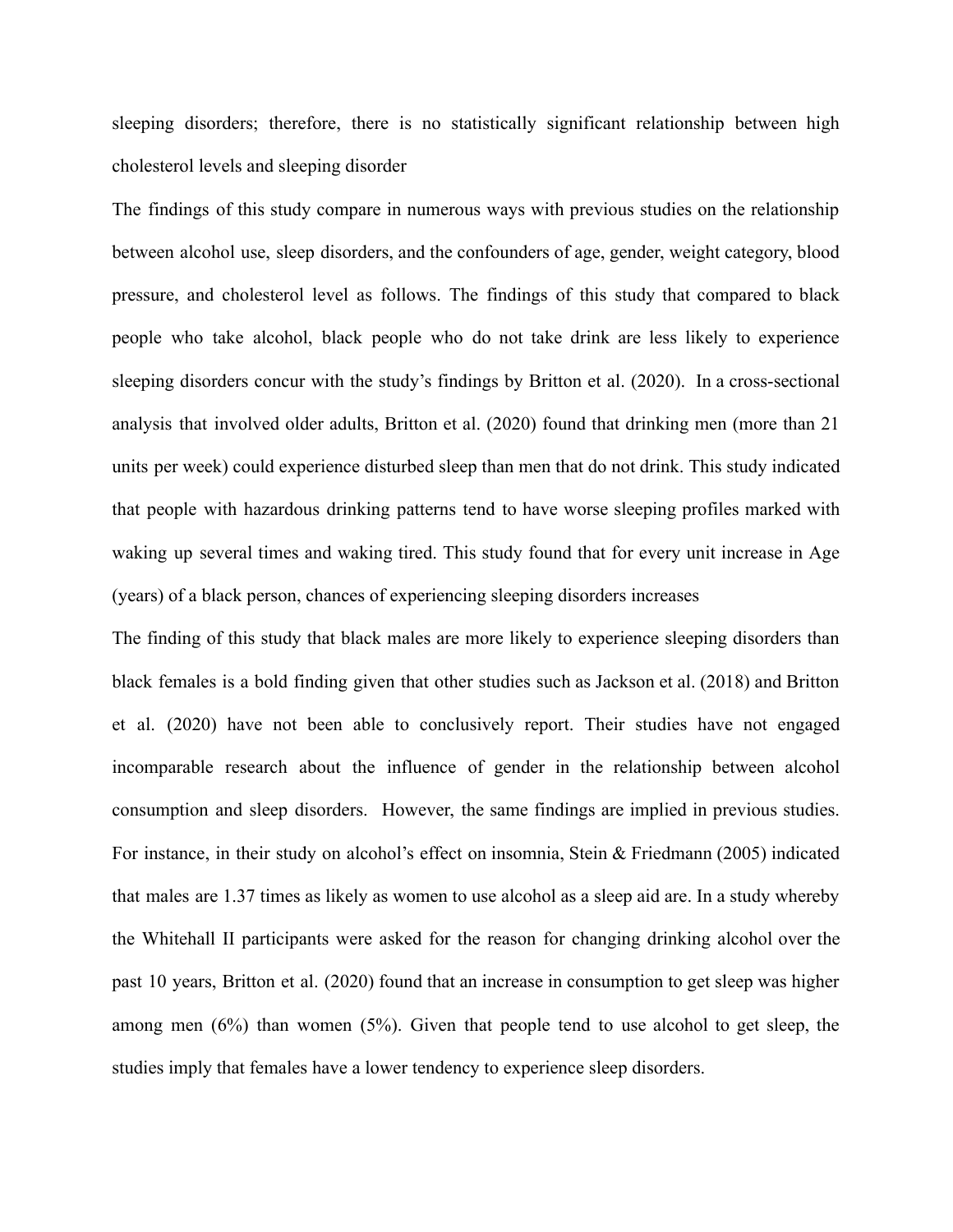The findings of this study that black people who are overweight are more likely to experience sleeping disorders than black people who are underweight or about the right weight echo many previous studies include the study by Pearson, Johnson & Nahin (2006) whose findings indicate that people with obesity are significantly more likely to experience insomnia or difficulty with sleep. Both findings concur with the findings of the study by Hargens, Kaleth, Edwards & Butner (2013) who in their 7.5 years follow-up established that obese people are more likely to experience chronic insomnia. Perla, Melissa & Elias (2014) replicate these findings in the study, which linked sleep disorders (sleep disturbance, sleep duration, sleep quality) to overweight conditions. Although these findings agree that overweight is associated with sleep disorders, the study by Perla et al. (2014) intimates a causal relationship implying that sleep disorders might cause overweight or obesity. The study findings that chance of experiencing sleeping disorders increase with age among black people concur with previous studies such as Stein  $\&$  Friedmann (2005) and Britton et al. (2020) whose findings indicate that insomnia tends to increase with age. This study established that compared to black people who have high blood pressure are more likely to experience sleeping disorders than those who do not resonate with other studies that have established a causal relationship between sleep disorders and hypertension. For instance, Calhoun & Harding (2010), in their study found that sleep deprivation and insomnia are linked to an increase in incidence and prevalence of hypertension. Similar findings intimating a causal relationship between sleep disorders and hypertension were reported in the studies of Hargens et al. (2013) and Li & Shang (2021). The findings of this study that there is no statistically significant relationship between high cholesterol levels and sleeping disorders among black people concur with the findings of the study by Marlot et al., (2017). In their study, they were also unable to find supportive evidence to conclude that there is exists a statistically significant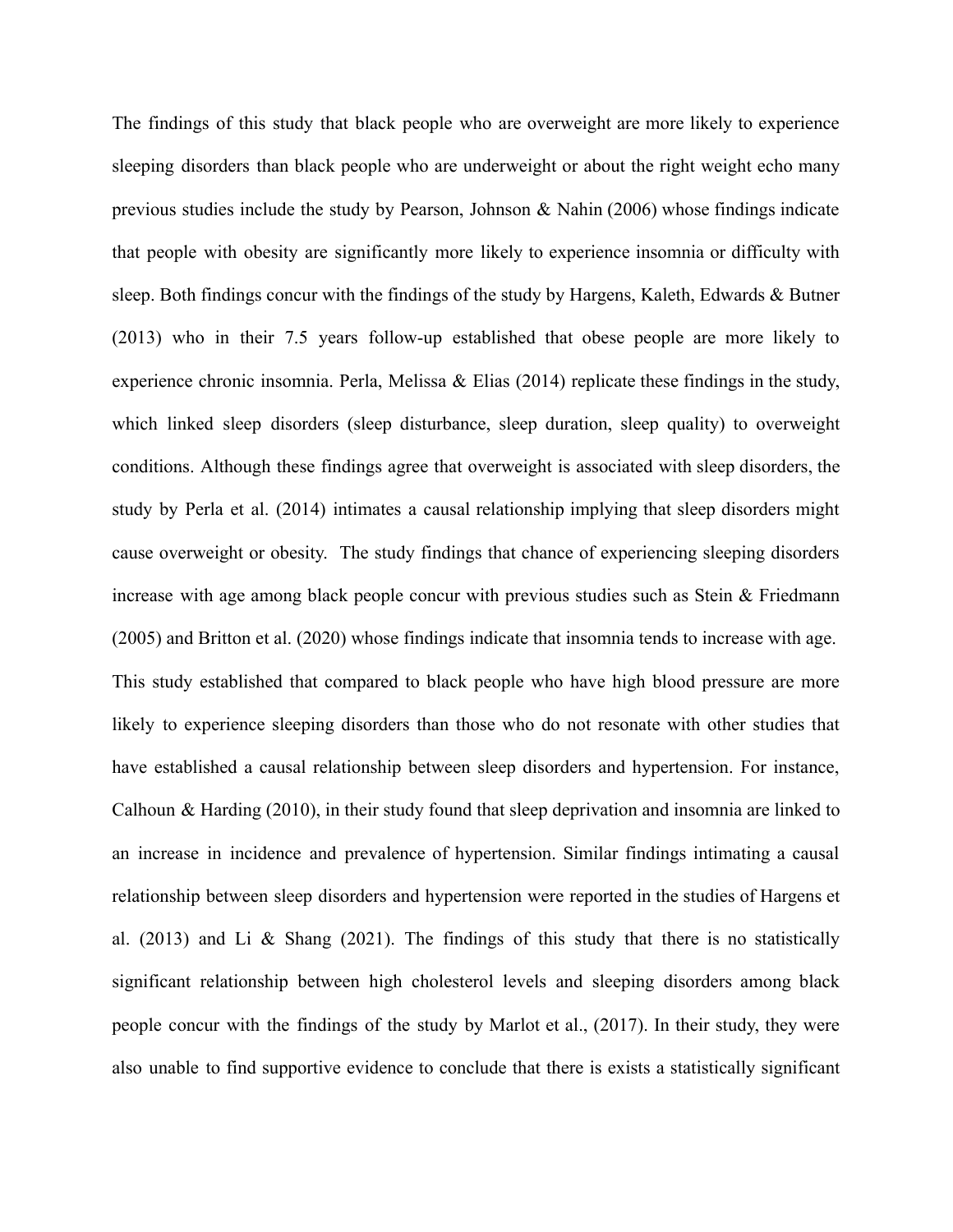relationship between high cholesterol (which leads to the development of dyslipidemia) and sleep disorders.

The study used the NANHES data set, which is a reputable data set for secondary data analysis. The participants in the study were randomly selected from over 30 locations. Random selection of participants eliminates the chances of bias and inclusion of participants from different locations increases the representativeness of the sample population to the entire population. The study used the CAPI system which is a built-in system to ensure data consistency and reduce data entry errors that may change the findings of the study. These contribute significantly to the credibility and generalizability of the findings of the study to a larger population.

Computer administered surveys show fewer mistakes, blank items, and refusals as experienced in paper surveys. They allow standardization and anonymity which is important in maintaining the confidentiality and privacy of participants. However, such study designs tend to be expensive for small populations and pose software compatibility issues when using different devices. They limit participants' flexibility to give explanations to support their position denying the researcher the opportunity to understand the underlying beliefs, assumptions, and perceptions that inform a participant's position on the subject matter (Nayak & Narayan, 2019). Limitations of the study design

A cross-sectional study cannot be used to determine the cause and effect among the variables of the study, as it is difficult to establish where the outcome or exposure that came first, in some cases, the associations identified may be difficult to interpret. Cross-sectional study is not suitable for studying rare diseases or those with a short duration. It is appropriate in studying prevalent rather than incident cases and is susceptible to biases such as the responder's bias, interviewer bias, recall bias or social acceptability bias (Setia, 2016).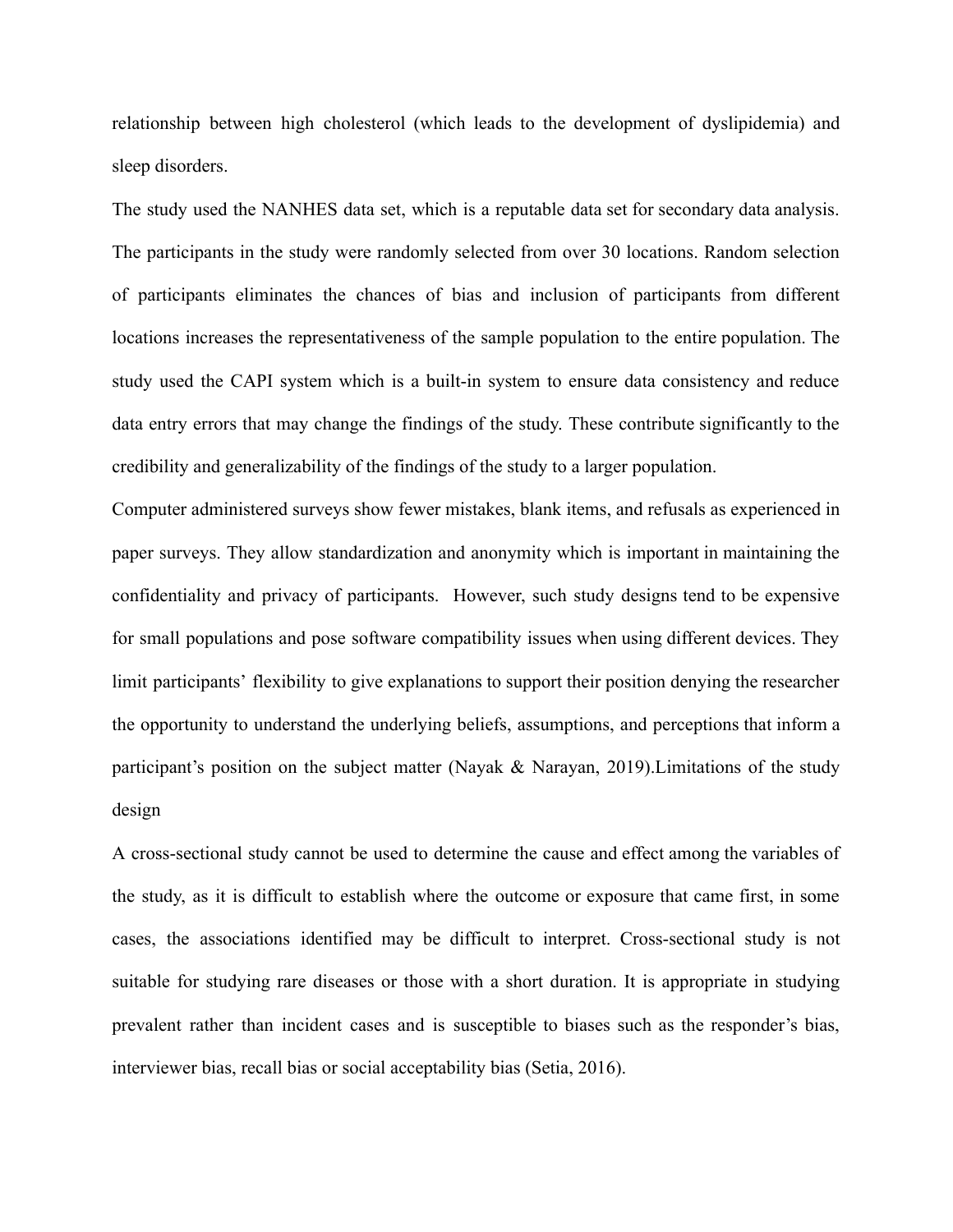#### **Chapter Three: Conclusion and Recommendations**

Although in low or moderate doses, alcohol consumption can promote sleep, scientific studies have indicated that prolonged consumption of high volumes of alcohol will cause sleep disorders. This study has established that alcohol consumption may be associated with sleep disorders among the black community in the United States. The study has also established that other confounding factors such as age, gender, weight category, and blood pressure increase the likelihood of black men experiencing sleep disorders. However, the study could not establish a significant influence of cholesterol on sleeping disorders. Therefore, people experiencing sleeping disorders, particularly black men who have a higher tendency of using alcohol to get sleep are advised to consider reducing alcohol consumption.

The findings that sleeping disorders may be a sign of alcohol abuse or dependence have great clinical or public health implications. For instance, clinical alertness to insomnia as a symptom of alcohol problems might facilitate timely intervention. Sleeping disorder is common among patients in remission from alcohol use disorders and understanding this relationship may help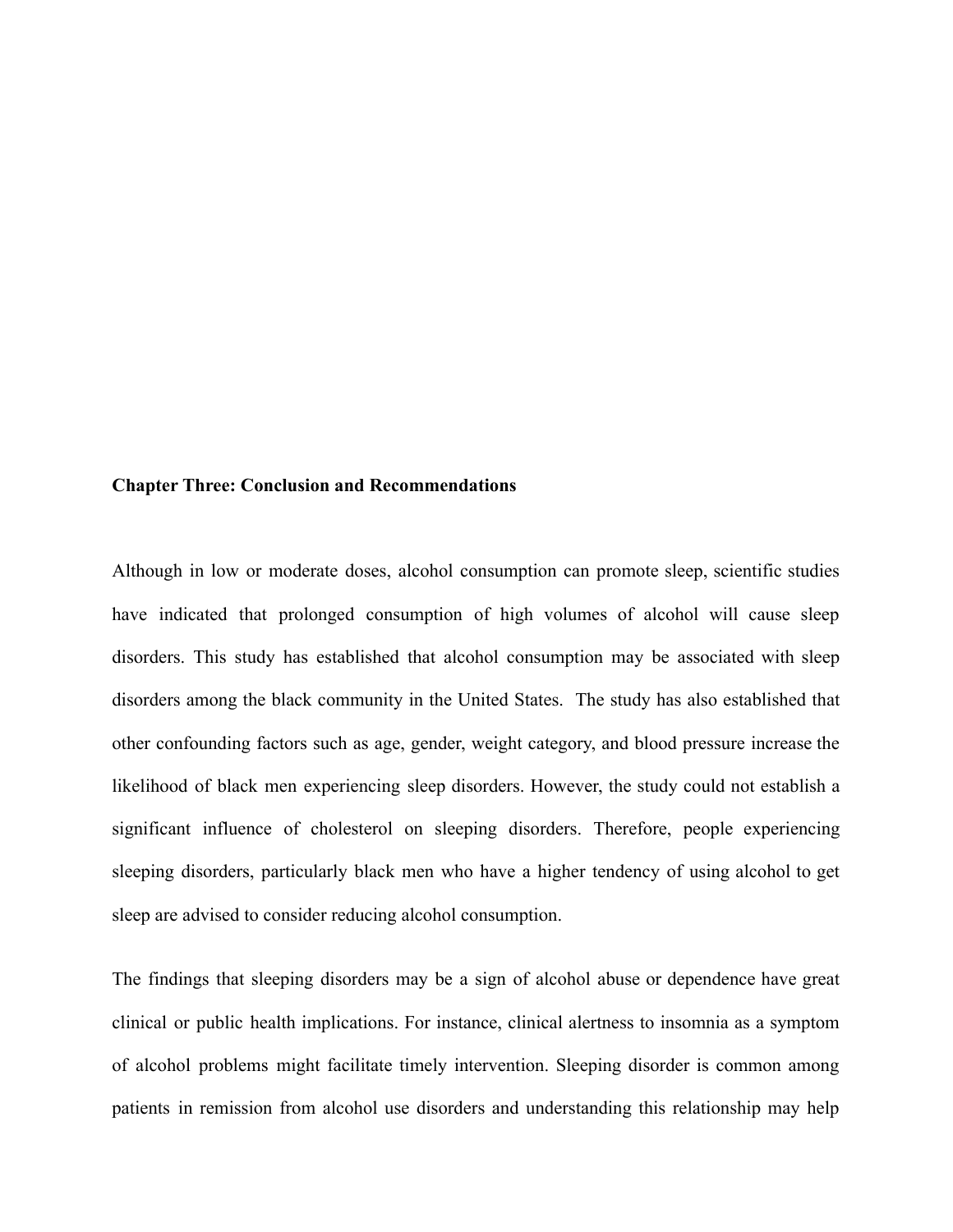clinicians assist patients in recovery. Recognition of alcohol problems among insomniacs might also lead clinicians to alter their treatment of sleep complaints, limiting, for example, their use of sedative-hypnotic agents. Sleeplessness has been identified as one of the public health concerns in the United States. For instance, diagnoses of sleeping disorders led by insomnia, which appear to be increasing have been significantly associated with poor health outcomes costing the country hundreds of billions of dollars annually in health services, accidents, and lost productivity among other public health implications.

# **References**

- Britton, A., Fat, L.N. & Neligan, A. (2020). The association between alcohol consumption and sleep disorders among older people in the general population. Scientific Reports, vol.10, no. 5275. <https://doi.org/10.1038/s41598-020-62227-0>
- Calhoun A. David & Harding M. Susan. (2010). Sleep and Hypertension. Chest, 138(2): 434–443.doi: 10.1378/chest.09-2954.
- Chaput, J.P.; McNeil, J.; Despres, J.P.; Bouchard, C.; Tremblay, A. (2012). Short sleep duration is associated with greater alcohol consumption in adults. Appetite, 59, 650–655.
- Centers for Disease Control and Prevention. (2021, January 4). *How does sleep affect your heart health?* Centers for Disease Control and Prevention. Retrieved December 22, 2021, from https://www.cdc.gov/bloodpressure/sleep.htm
- Colrain, I.M., Nicholas, C.L. & Baker, F.C. (2014). Alcohol and sleeping brain. Handbook of Clinical Neurology 125, 415–431.
- Colten H.R. & Altevogt. Sleep Disorders and Sleep Deprivation: An Unmet Public Health Problem. B.M. Institute of Medicine (US) Committee on Sleep Medicine and Research,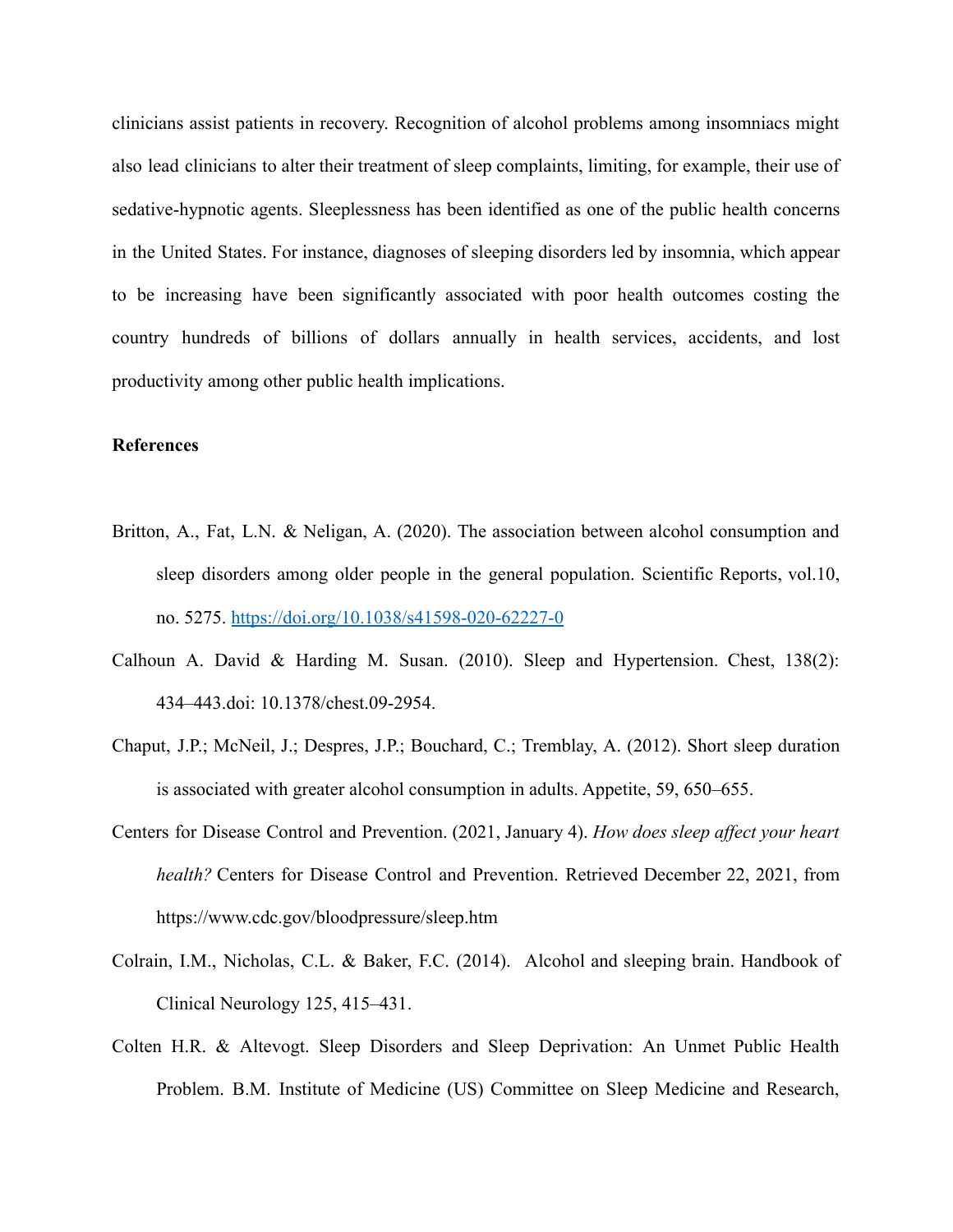Washington (DC). Extent and Health Consequences of Chronic Sleep Loss and Sleep Disorders. National Academies Press (US), 2006. Retrieved from: https://www.ncbi.nlm.nih.gov/books/NBK19961/

- Doyle, K. (2015, January 27). *Trouble falling asleep may signal high blood pressure*. Reuters. Retrieved December 22, 2021, from https://www.reuters.com/article/us-insomnia-hypertension-idUSKBN0L02UA20150127
- Drake C.L., Pillai V. & Roth T. (2014) Stress and sleep reactivity: A prospective investigation of the stress-diathesis model of insomnia. Sleep, vol. 37, pp. 1295–1304.
- Einar B.T., Rhonda F.B. & Michelle T.O. (2019). Modeling the Effects of Stress, Anxiety, and Depression on Rumination, Sleep, and Fatigue in a Nonclinical Sample. The Journal of Nervous and Mental Disease, Volume 207, Number 5.
- Gulia KK, Kumar VM. Sleep disorders in the elderly: a growing challenge. Psychogeriatrics. 2018 May;18(3):155-165. doi: 10.1111/psyg.12319. PMID: 29878472.
- Hargens, TA Kaleth AS., Edwards SE & Butner LK. (2013). Association between sleep disorders, obesity, and exercise: a review. Nature and Science of Sleep, 5 27–35.
- Hartwell, E.E.; Bujarski, S.; Glasner-Edwards, S.; Ray, L.A. (2015). The association of alcohol severity and sleep quality in problem drinkers. Alcohol Alcohol, 50, 536–541.
- Irwin, M.; Gillin, J.C.; Dang, J.; Weissman, J.; Phillips, E.; Ehlers, C.L. (2002). Sleep deprivation as a probe of homeostatic sleep regulation in primary alcoholics. Biol. Psychiatry, 51, 632–641.
- Irwin, M.; Miller, C.; Gillin, J.C.; Demodena, A.; Ehlers, C.L. (2000). Polysomnographic and spectral sleep eeg in primary alcoholics: An interaction between alcohol dependence and African-American ethnicity. Alcohol. Clin. Exp. Res., 24, 1376–1384.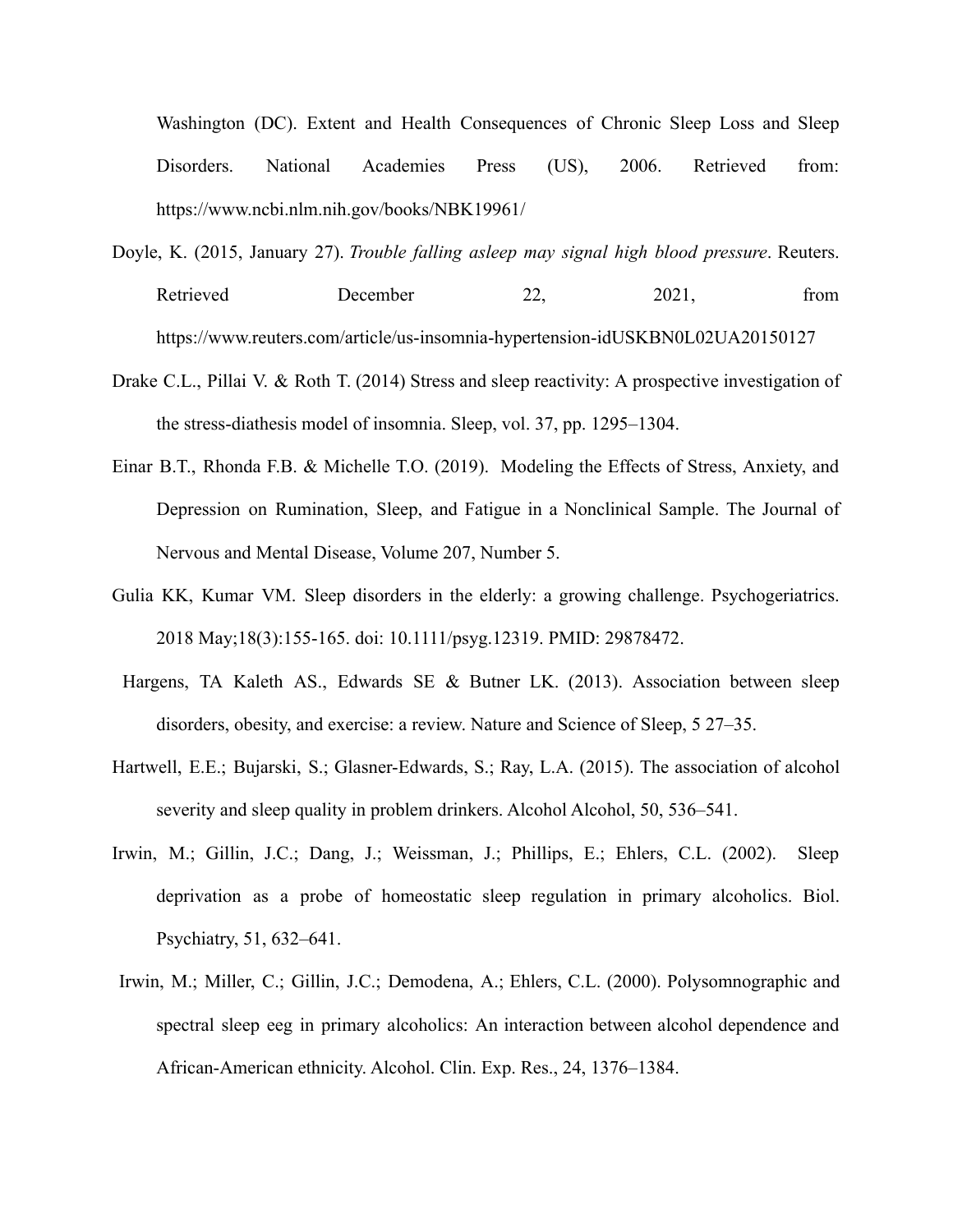- Jackson S., Gaston A.S., Liu R., Mukamal K. & Rimm B.Eric. (2018). The Relationship between Alcohol Drinking Patterns and Sleep Duration among Black and White Men and Women in the United States. International Journal of Environmental Research and Public Health, MDPI.
- Katz DA, McHorney CA. Clinical correlates of insomnia in patients with chronic illness. *Arch Int Med.* 1998;58: 1099–1107.
- Klink M, Quan S, Kaltenborn W, Lebowitz M. Risk factors associated with complaints of insomnia in a general adult population. *Arch Int Med.* 1992;152:1634–7.
- Kripke DF, Garfinkel L, Wingard DL, Klauber MR, Marler MR. (2002). Mortality associated with sleep duration and insomnia. Archives in General Psychiatry, 9 (2):131–136
- Krishnan V, Collop NA. Gender differences in sleep disorders. Curr Opin Pulm Med. 2006 Nov;12(6):383-9. doi: 10.1097/01.mcp.0000245705.69440.6a. PMID: 17053485.
- Krueger, P. M. & Friedman, E. M. (2009). Sleep duration in the United States: a cross-sectional population-based study. American Journal of Epidemiology 169, 1052–1063.
- Kuppermann M, Lubeck D, Mazonson P, et al. Sleep problems and their correlates in a working population. *J Gen Int Med.* 1995;10:25–32.
- Li, C. & Shang, S. (2021). Relationship between Sleep and Hypertension: Findings from the NHANES (2007–2014). Int. J. Environ. Res. Public Health, 18, 7867. https://doi.org/10.3390/ijerph 18157867
- Marlot Kruisbrink, Wendy Robertson, Chen Ji, Michelle A Miller, Johanna M Geleijnse, Francesco P Cappuccio (2017). Association of sleep duration and quality with blood lipids: a systematic review and meta-analysis of prospective studies. BMJ Open.7 (12).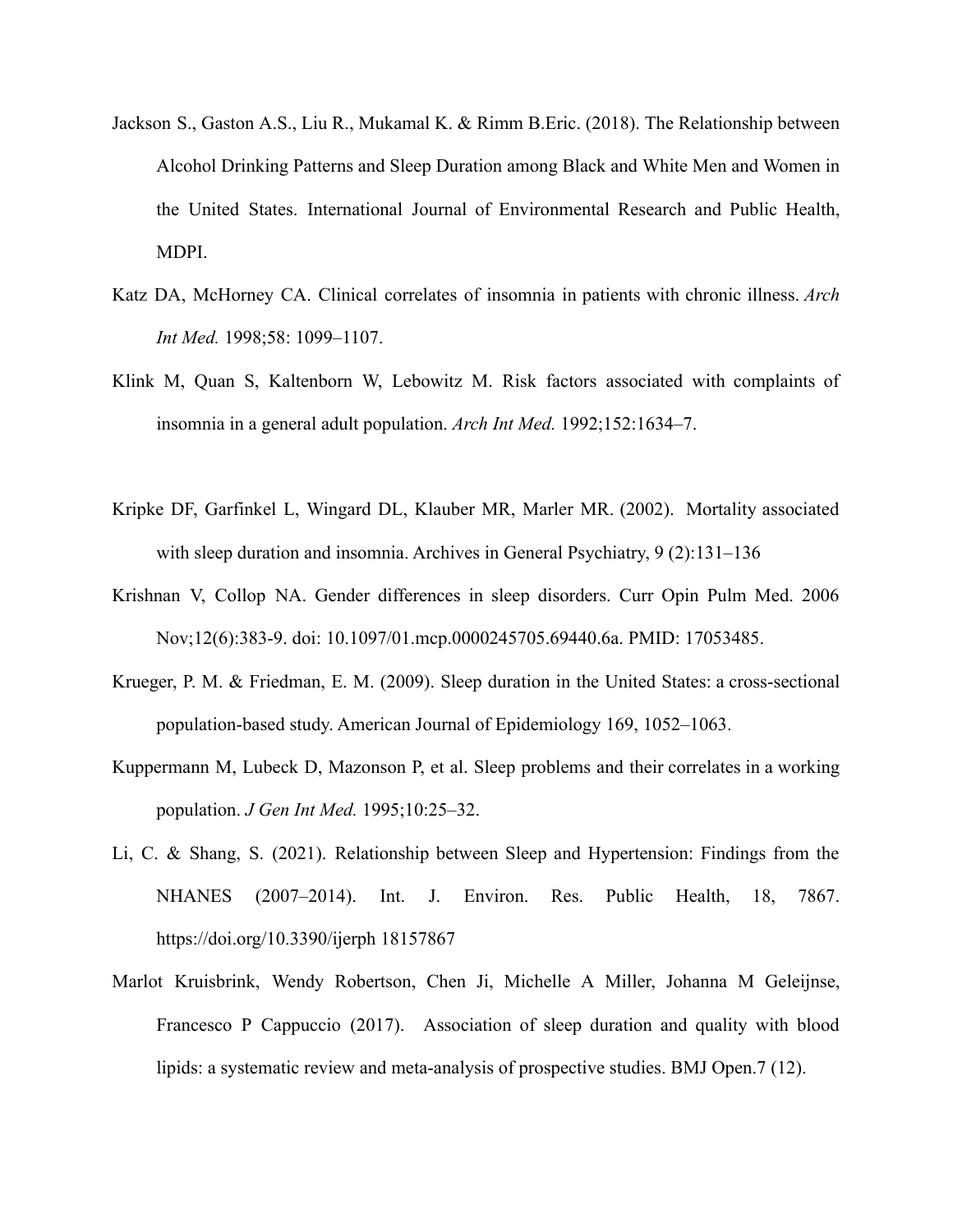- Morrison DN, McGee R & Stanton WR. (1992). Sleep problems in adolescence. Journal of the American Academy of Child and Adolescent Psychiatry, vol. 31, no. 1, vol. 94–99.
- Namen AM, Landry SH, Case LD, McCall WV, Dunagan DP, Haponik EF. (2001). Sleep histories are seldom documented on a general medical service. Southern Medical Journal, Vol.94, no. 9, pp. 874–879.

#### **NHANES**

[https://wwwn.cdc.gov/nchs/nhanes/search/datapage.aspx?Component=Questionnaire&Cyc](https://wwwn.cdc.gov/nchs/nhanes/search/datapage.aspx?Component=Questionnaire&CycleBeginYear=2017) [leBeginYear=2017.](https://wwwn.cdc.gov/nchs/nhanes/search/datapage.aspx?Component=Questionnaire&CycleBeginYear=2017) Extracted on June 25, 2021.

- Patel SR, Ayas NT, Malhotra MR, White DP (2004). Schernhammer ES, Speizer FE, Stampfer MJ, Hu FB. A prospective study of sleep duration and mortality risk in women. Sleep, 27(3):440–444.
- Pearson NJ, Johnson LL & Nahin RL. (2006). Insomnia, trouble sleeping, and complementary and alternative medicine: Analysis of the 2002 national health interview survey data. Arch Intern Med., 166:1775–1782.
- Perla A. Vargas, Melissa Flores & Elias Robles (2014). Sleep Quality and Body Mass Index in College Students: The Role of Sleep Disturbances, Journal of American College Health, 62:8, 534-541.
- Rod NH. Kumari M., Lange T., Kivimäki M., Shipley M. & Ferrie J. (2014). The Joint Effect of Sleep Duration and Disturbed Sleep on Cause-Specific Mortality: Results from the Whitehall II Cohort Study. PLoS ONE 9(4): e91965. <https://doi.org/10.1371/journal.pone.0091965>

Schuckit MA, Irwin M. Diagnosis of alcoholism. *Med Clin N Am.* 1988;72:1133–53